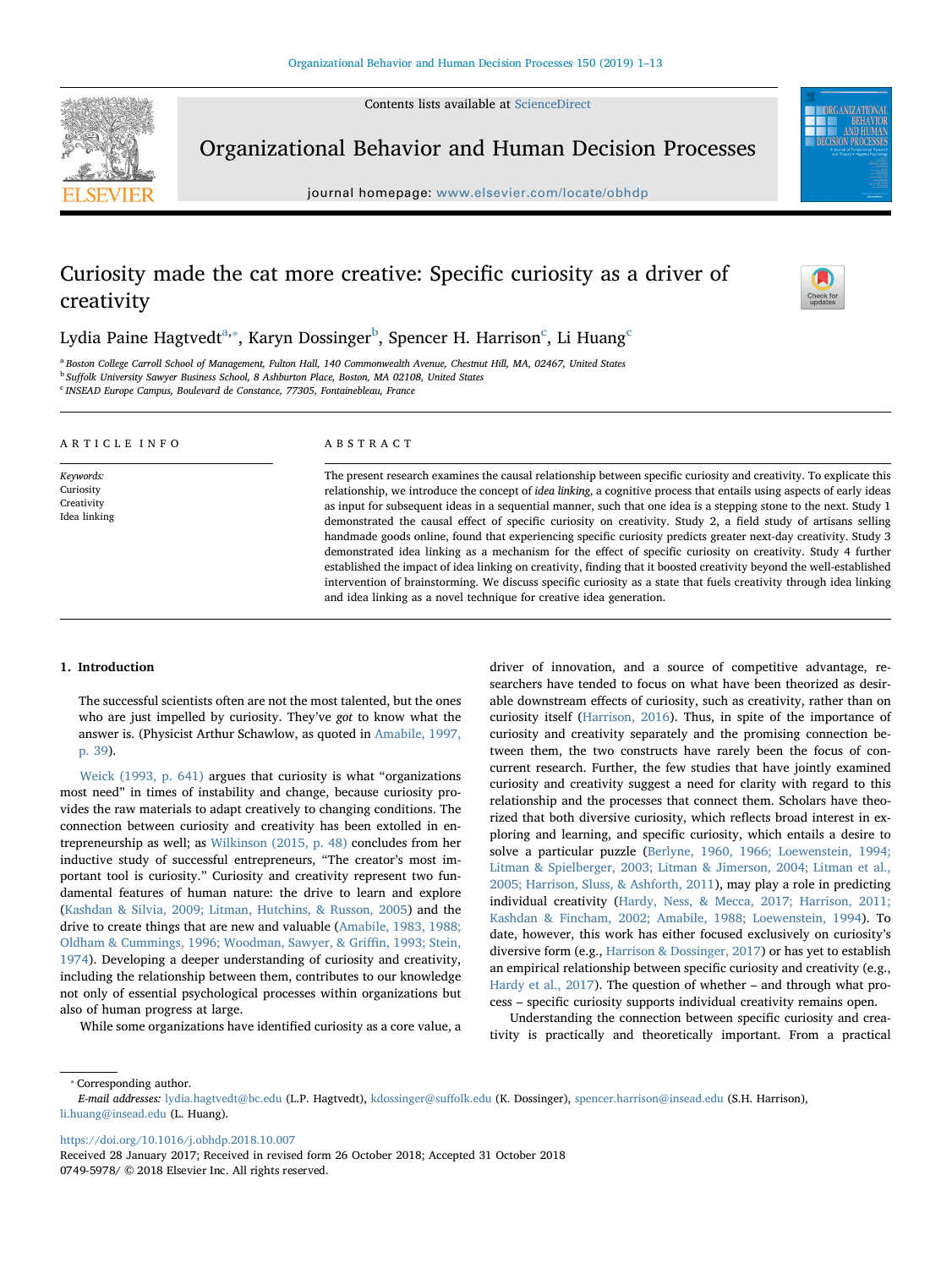perspective, because work often centers on tasks and goals that require individuals to solve complex, pressing problems, opportunities for individuals to experience specific curiosity likely abound in organizational settings. So, even though specific curiosity might be the less heralded form in previous theoretical attempts to elucidate the curiosity-creativity link, it might arise more frequently. Theoretically, while a great deal of research has looked at the creative benefits of various phenomenological or cognitive states that free individuals from constraints experienced at work (e.g., [De Dreu, Giacomantonio, Shalvi, &](#page-11-4) [Sligte, 2009; Galinsky, Magee, Gruenfeld, Whitson, & Liljenquist,](#page-11-4) [2008\)](#page-11-4), our research flips this script by exploring the creative potential of moments in which individuals are constrained to thinking through a more narrow puzzle. Further, while prior research suggests that diversive curiosity is important for exploring one's environment ([Hardy](#page-11-2) [et al., 2017; Harrison & Dossinger, 2017; Harrison & Rouse, 2014\)](#page-11-2), we theorize and demonstrate, through the novel mechanism of idea linking, that specific curiosity drives the within-individual cognitive exploration that supports creative idea generation. Thus, our research answers the call for additional theoretical work to explore the role of curiosity in organizational life in general (e.g., [Harvey, Novicevic, Leonard, &](#page-11-5) [Payne, 2007\)](#page-11-5) and the link between curiosity and creativity specifically ([Harrison, 2011; Kashdan & Fincham, 2002; Kashdan & Silvia, 2009;](#page-11-6) [Schweizer, 2006; Unsworth, 2001\)](#page-11-6). More generally, our development and measurement of idea linking brings clarity to the nuances of the creative process by illustrating one method by which individuals move from a less creative, initial idea to a more creative, final idea.

# <span id="page-1-1"></span>2. Specific curiosity, creativity, and idea linking

## 2.1. Specific curiosity and creativity

Specific curiosity motivates exploration in response to an unsolved puzzle due to the need to reduce uncertainty and create a sense of mastery [\(Litman & Jimerson, 2004; Litman, 2008\)](#page-11-7). It may seem counterintuitive to suggest that specific curiosity, which drives individuals to seek the answer to a puzzle and therefore to engage in a somewhat narrow search [\(Loewenstein, 1994; Grossnickle, 2016\)](#page-11-8), might benefit creativity, which relies on making associations between diverse and seemingly unrelated concepts [\(Martindale, 2001; Amabile, 1983,](#page-11-9) [1988\)](#page-11-9). However, specific curiosity may provide an important source of fuel that supports creativity.

Specific curiosity drives individuals to seek out information that goes beyond what is needed to solve the puzzle that initiated the search ([Loewenstein, 1994; Feldman & March, 1981; Strull, Lo, & Charles,](#page-11-8) [1984\)](#page-11-8). Indeed, [Berlyne \(1954\)](#page-10-3) theorized that specific curiosity would be a stronger motivator of information seeking than diversive curiosity due to the desire to solve the puzzle at hand. As a result, individuals discover details about the puzzle that they would not have otherwise. As an example, a Kandinsky masterpiece, Painting with White Border, was meant to address a very narrow itch: to paint the "extremely powerful impressions I had experienced in Moscow" ([Ashton, 2015, p.](#page-10-4) [57\)](#page-10-4). But finding the solution to the narrow problem required "slow progress" that "tormented" Kandinsky, "when it suddenly dawned on me what was missing – the white edge. Since this white edge proved the solution, I named the whole picture after it" (p. 57–59). Research on Galileo similarly shows that Galileo's narrow investigations often led to unexpected insights [\(Simonton, 2012\)](#page-11-10).

While a puzzle might appear to drive convergence on a single solution, in actuality, there are often multiple ways to solve a puzzle, and puzzles often have aspects that require different or unexpected approaches [\(Getzels, 1975; Unsworth, 2001\)](#page-11-11). Individuals experiencing specific curiosity tend to engage in a directed form of exploration ([Arnone & Grabowsky, 1992; Spielberger & Starr, 1994\)](#page-10-5), experimenting with multiple possibilities that might solve different aspects of the puzzle at hand ([Loewenstein, 1994\)](#page-11-8). Hence, while individuals experiencing specific curiosity have an idea of the type of solution they seek,

the path to that destination – and certainly the destination itself – is unclear. This may propel individuals down multiple pathways as they seek to solve the puzzle, leading them to encounter ideas that are loosely related to the puzzle and to each other. We expect specific curiosity to benefit the idea generation stage of the creative process, because this stage involves exploring new mental pathways to develop original ideas [\(Amabile, 1983, 1988](#page-10-1)).

<span id="page-1-0"></span>Hypothesis 1. The experience of specific curiosity increases creativity.

#### 2.2. Idea linking as a mediating mechanism

Specific curiosity elicits an intense desire to find an explanation for a puzzling experience or phenomenon ([Loewenstein, 1994; Litman,](#page-11-8) [2005\)](#page-11-8). We propose that this desire may encourage individuals to use of aspects of early ideas as input for subsequent ideas in a sequential manner. First of all, an unsolved puzzle by its nature signifies a lack of information that would meet a need for a particular solution. As a result of this "information gap" [\(Loewenstein, 1994, p. 93](#page-11-8)), individuals experiencing specific curiosity are likely to engage in continued, directed exploration as they work towards a satisfactory solution. More importantly, in the process of searching for a final solution, individuals may move from idea to idea in a sequential manner, exploring ideas that may each satisfy different pieces of the puzzle. This is because puzzles are often multifaceted and difficult to solve [\(Getzels, 1975;](#page-11-11) [Unsworth, 2001\)](#page-11-11); the desire to solve a puzzle likely activates a cognitive process in which individuals are propelled to explore different possibilities. Moreover, they are likely unwilling to abandon any idea completely, as each may contribute to a plausible solution by addressing a particular element of the puzzle. Therefore, individuals may be inclined to retain aspects of earlier ideas that satisfy one piece of the puzzle and to incorporate new elements into subsequent ideas to solve a different piece of the puzzle. We refer to this process as idea linking, defined as using aspects of early ideas as input for subsequent ideas in a sequential manner, such that one idea is a stepping stone to the next.

Idea linking represents one mechanism through which individuals can overcome the tendency to focus on familiar and closely related concepts ([Schwarz, et al., 1991; Tversky & Kahneman, 1973\)](#page-11-12) that can become a roadblock to developing creative ideas ([Wallach, 1970;](#page-12-2) [Martindale & Greenough, 1973\)](#page-12-2). Coming up with a creative idea requires the individual to depart from the familiar conceptual associations that more readily come to mind ([Tversky & Hemenway, 1984;](#page-12-3) [Berg, 2014](#page-12-3)). Idea linking may support this process, as each idea retains an aspect of the previous idea but nonetheless moves in a new direction to address a piece of the puzzle that was unaddressed by earlier ideas.

The Wright brothers' experimentation with building an airplane provides a compelling example of idea linking. They had long viewed flying as depending on momentum, and as owners of a bicycle shop, they initially thought of creating a flying bicycle. Through working with bicycles, though, they then theorized that flying was likely also a matter of balance. The journey to understand balance in the air led them to examine how birds turn their wings, which drove them to invent a kite that could perform "wing warping." Each idea provided a starting point for the next, so that the final idea (a glider based on birds) was evolutionarily distinct from the starting idea (a flying bicycle) ([McCullough, 2016\)](#page-11-13). With idea linking, early ideas are provisional but indispensable to the idea generation process, as each idea retains an aspect of the previous one while moving in a different direction. Therefore, in contrast with cognitive processes that rely on random associations to generate ideas, such as those involved in brainstorming techniques [\(Paulus, 1999\)](#page-11-14), idea linking involves associations that rely on the individual's perspective and experience as a guide for how early elements of ideas may be retained and used. Idea linking is therefore related to the interpretive processes that are involved in conceptual combination [\(Finke, Ward, & Smith, 1992; Scott, Lonergan, &](#page-11-15) [Mumford, 2005; Ward, 2001\)](#page-11-15); although combined elements may or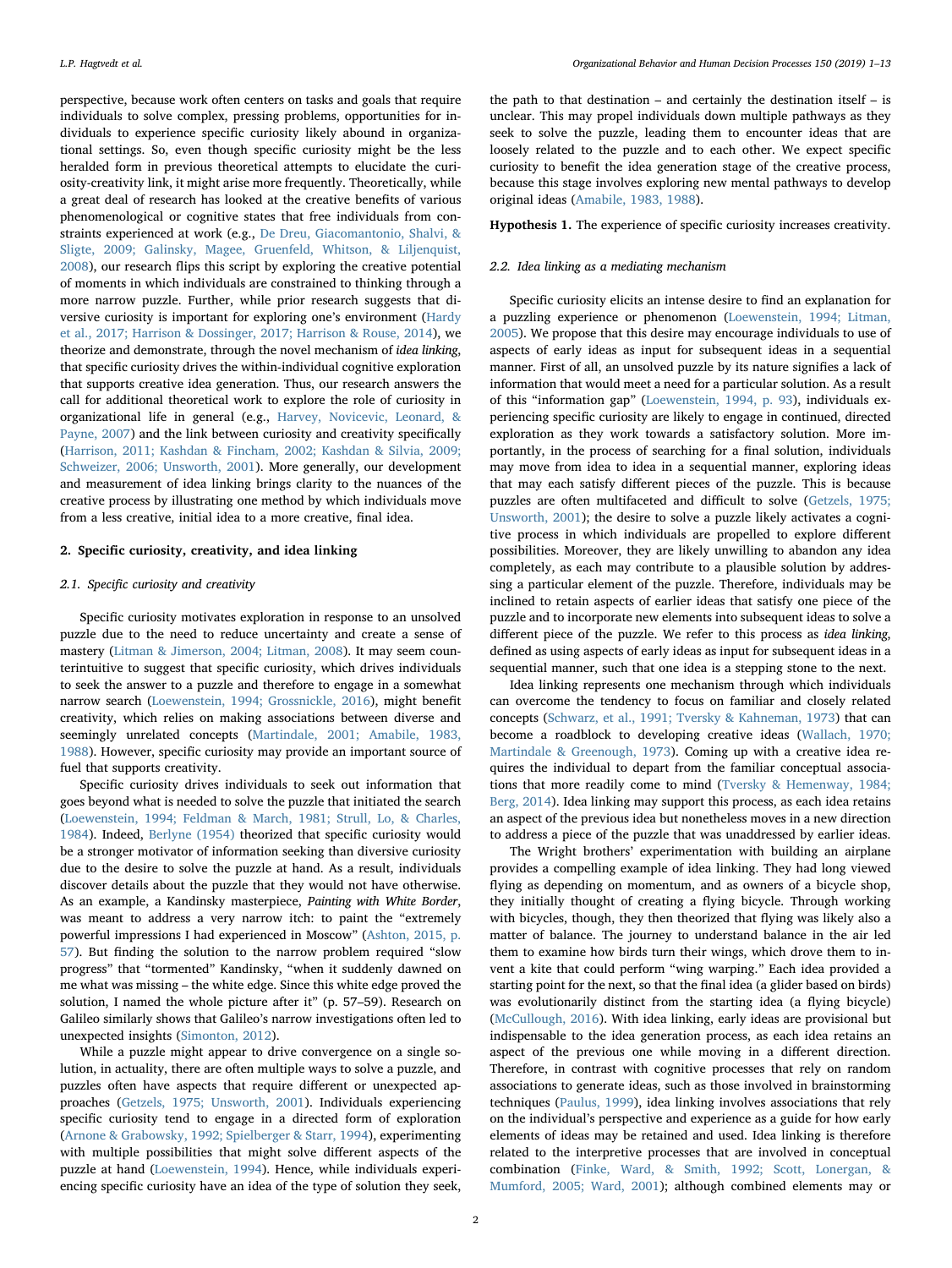may not be retained as the idea is further developed, the process of linking these elements is integral to the development of the final idea.

In sum, we argue that specific curiosity supports creativity by driving individuals to explore multiple, partially overlapping ideas as they strive to solve the puzzle before them. This exploration manifests in the cognitive process of idea linking, by which individuals develop ideas by linking them together in a sequential manner, using aspects of initial ideas as input into subsequent ideas. Put formally:

<span id="page-2-0"></span>Hypothesis 2. Idea linking mediates the positive effect of specific curiosity on creativity.

## 2.3. Overview of studies

We examined our two hypotheses with four studies. Study 1 manipulated specific curiosity and measured creativity to establish the causal relationship. Study 2 examined the ecological validity of these results in the field, testing the relationship between the daily specific curiosity of online artisans and their creativity the following day. Study 3 tested idea linking as a mediator of the causal relationship between specific curiosity and creativity. Study 4 compared the effect of idea linking on creativity to that of the well-established brainstorming strategy.

## <span id="page-2-1"></span>3. Study 1: Specific curiosity drives creativity

#### 3.1. Participants and design

Ninety-two adults (49 men, 43 women,  $M_{\text{age}} = 32.14$ ,  $SD = 10.07$ ) from Amazon Mechanical Turk (MTurk) were randomly assigned to a control or curiosity condition in a study "examining how people respond to entertainment." MTurk has been successfully used as a source for participants in experimental studies of creativity (e.g., [Chua, 2013](#page-11-16)). MTurk study participants are typically more diverse than college student samples and therefore more demographically representative of the general U.S. population ([Buhrmester, Kwang, & Gosling, 2011;](#page-11-17) [Paolacci, Chandler, & Ipeirotis, 2010](#page-11-17)). All of our participants resided in the United States and had a prior MTurk approval rating of at least 85%.

#### 3.2. Procedure

Participants began with a vignette task that manipulated specific curiosity. Then, they completed a creative idea generation task. Three participants (one in curiosity and two in control condition) did not follow the idea task instructions and were excluded from subsequent analyses.

Specific curiosity manipulation. Drawing on existing theory and research, we developed a manipulation that used a magic trick vignette and related questions to induce specific curiosity by creating a desire to solve a puzzle [\(Litman & Spielberger, 2003; Loewenstein, 1994](#page-11-18)).

Participants in all conditions read an adaptation of a news article about the Vanishing Elephant ([Moore, 2007\)](#page-11-19), one of magician Harry Houdini's famous magic tricks. In the curiosity condition, the passage was edited to make participants feel curious about how Houdini accomplished the illusion. The passage described a magic show in which Houdini made an elephant disappear and indicated that this trick, which was never solved, was one of the most mysterious Houdini performed. Participants were then asked to describe how they would feel if they were in the audience watching and how they thought Houdini achieved the trick. The program was designed to appear as if it was comparing participants' answers to the correct answer in a database, although this was simply a built-in time delay. After five seconds, a text box appeared, informing participants that their answer was close but not fully correct. This was intended to leave them curious about how the illusion was accomplished.

In the control condition, the vignette described the Vanishing Elephant as a standard trick for the industry and contained a description of how Houdini accomplished it. Similar to the curiosity condition, participants then described how they would feel if they were watching in the audience and how they thought Houdini accomplished the illusion. After a five-second delay, a text box informed them that their answer was correct and congratulated them for solving the trick. Thus, while participants in the curiosity condition were induced to remain curious about how the trick was accomplished, the control group received confirmation that they knew the nature of the trick. The full text of the manipulation appears in [Appendix A](#page-0-4).

After reading the magic trick vignette, participants in both conditions indicated the extent to which they felt curious using a nine-point scale  $(1 = "strongly disagree", 9 = "strongly agree").$  To ensure that our manipulation did not elicit unintended states, participants also rated the extent to which they felt happy, sad, anxious, and angry.

Creativity task and measures. Next, participants were asked to generate additional ideas for magic tricks. The instructions read, "Imagine that you were Houdini and you were going to do a better trick than your Elephant trick. What might you do?" These responses were evaluated for creativity using multiple techniques.

Our primary measure of creativity draws on professional expertise in the domain of magic. Because domain experts are well versed in the trends and practices of their field, creativity is often assessed using expert evaluations (e.g., [Amabile, 1982; Amabile, Conti, Coon,](#page-10-6) [Lazenby, & Herron, 1996; Grant & Berry, 2011\)](#page-10-6). In keeping with this logic, we recruited two professional magicians, each with over 20 years of experience, to evaluate the creativity of each response based on their professional experience and knowledge of the history of magic. The magicians were unaware of our hypotheses and manipulation. They rated each response as 1 if they believed that the magic trick was more creative than vanishing an elephant (0 if not). The magicians' evaluations incorporated judgments of the scale of the trick, how impossible the trick would seem, and whether responses achieved impossibility without seeming "too perfect." (Please see supplementary materials for a full description of their criteria.)

Several disagreements stemming from assumptions about the responses were resolved through discussion, while several differences of opinion about what makes magic tricks creative (e.g., whether tricks were "too perfect" and therefore unconvincing illusions) were unresolved. The magicians reached good interrater agreement ( $\kappa = 0.74$ ), but in order to resolve the remaining differences, we recruited a third professional magician with over 40 years of experience to act as a tiebreaker. Like the first two magicians, this magician was instructed to evaluate the creativity of participants' magic trick ideas using a 1 or a 0. He evaluated only the 12 responses on which the first two magicians disagreed, and his ratings were used for these 12 responses.

To obtain a more robust evaluation of creativity by using different operationalizations (e.g., [Gino & Ariely, 2012; Gino & Wiltermuth,](#page-11-20) [2014; Oldham & Cummings, 1996\)](#page-11-20), we also had two research assistants blind to the hypotheses and manipulation code the responses for nonfixation, the degree to which participants' magic trick ideas moved beyond the core elements of the original Vanishing Elephant trick. We developed this measure based on the notion that creative ideas should demonstrate less fixation on existing parameters and associations ([Duncker, 1945](#page-11-21); e.g., [Gino & Ariely, 2012; Gino & Wiltermuth, 2014;](#page-11-20) [Maddux & Galinsky, 2009\)](#page-11-20), which can cause cognitive interference that reduces creativity ([Gilhooly, Fioratou, Anthony, & Wynn, 2007;](#page-11-22) [Nusbaum & Silvia, 2011](#page-11-22)). Research assistants determined whether the magic trick ideas incorporated the central elements of the Vanishing Elephant trick: vanishing (including variants: disappearing, appearing, reappearing), elephants, and boxes. Ideas that incorporated a higher (lower) number of these elements exhibited a higher (lower) degree of fixation on the original trick, which indicates lower (higher) creativity. These scores (one point per element of the original trick) were then reverse-coded for our analyses, such that the fewer references to the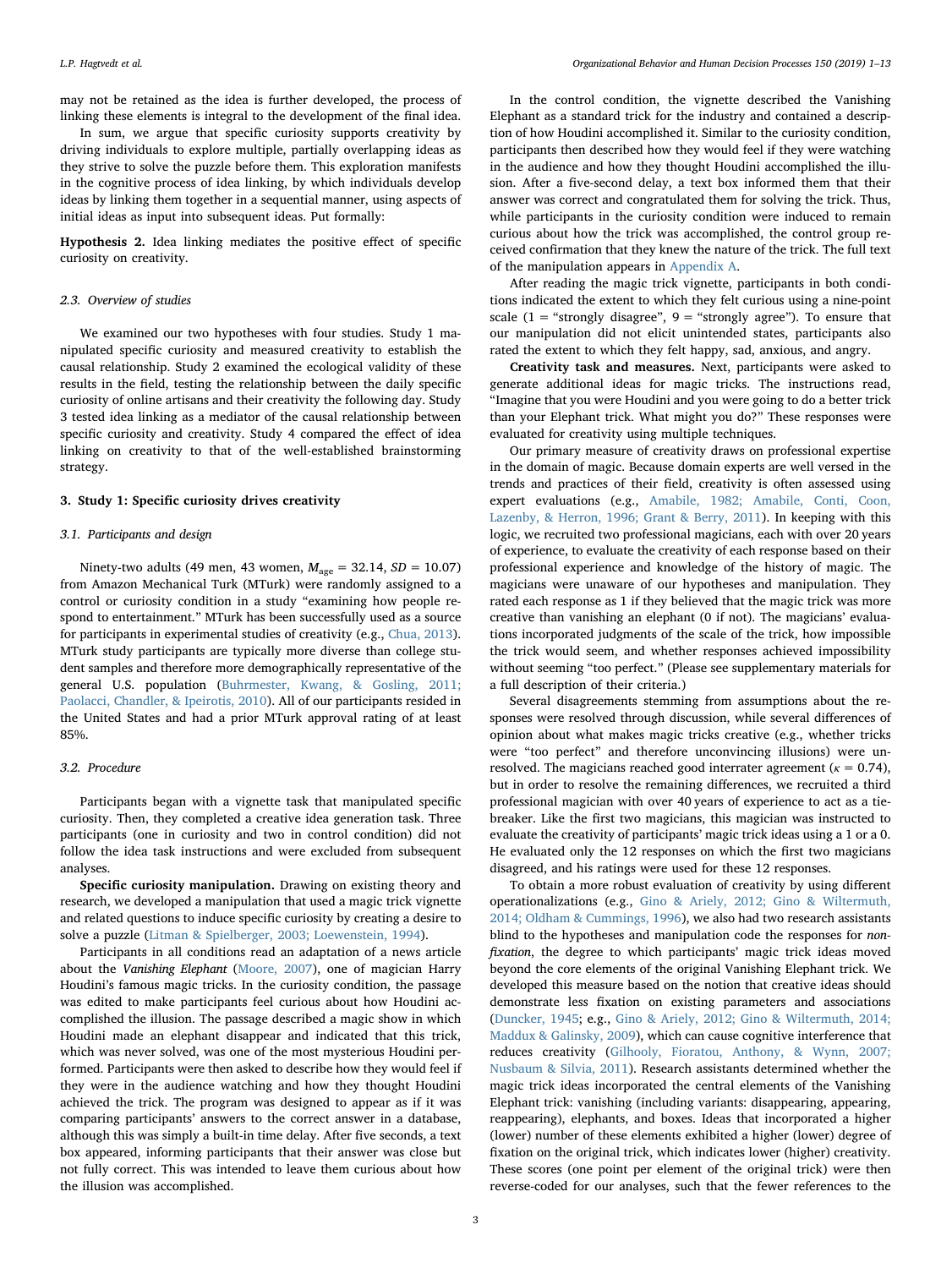Vanishing Elephant, the higher the score for nonfixation, indicating higher creativity. Ideas that represented small tweaks to the original Vanishing Elephant trick (e.g., "Do a smoke cloud and a distraction while hiding the elephant") and/or incorporated all three elements of the original trick received a score of 0, ideas that incorporated two elements of the original trick received a score of 1, ideas that incorporated one element of the original trick received a score of 2, and ideas that did not incorporate any core elements of the original trick received a score of 3. (Please see supplementary materials for examples of this coding.)

When responses were ambiguous in terms of references to the original trick (e.g., "Change elephant to lion" could be interpreted as executing the original trick but replacing the elephant with a lion – higher fixation – or as a new magic trick entailing transforming an elephant into a lion – lower fixation) and research assistants disagreed, we determined that this ambiguity could not be resolved, and scores were averaged. Scores were averaged in two instances; the original scores were not more than one point apart.

Control variables. We controlled for intrinsic motivation ([Deci,](#page-11-23) [1975; Deci & Ryan, 1985\)](#page-11-23), which is often seen as similar to curiosity, by asking participants to indicate, using a nine-point scale  $(1 -$  "strongly disagree",  $9 =$  "strongly agree"), the extent to which they knew how to perform magic tricks or watched magic shows. Because interest is core to intrinsic motivation, interest in magic may be considered a proxy for this construct given the nature of the task. We also controlled for creative personality, another known driver of creativity [\(Amabile,](#page-10-7) [1988; Oldham & Cummings, 1996; Zhou & George, 2001\)](#page-10-7), by asking participants to indicate the extent to which their friends would describe them as having a creative personality  $(1 = "strongly disagree",$  $9 =$  "strongly agree").

#### 3.3. Results

Manipulation check. Participants in the curiosity condition reported significantly higher curiosity than participants in the control condition ( $F(1, 90) = 23.21$ ,  $p < .01$ ). There were no significant differences between the two conditions on the other emotions measured (for happy,  $F(1, 90) = 0.44$ ,  $p = .51$ ; for sad,  $F(1, 90) = 0.05$ ,  $p = .82$ ; for anxious,  $F(1, 90) = 0.87$ ,  $p = .35$ ; for angry,  $F(1, 90) = 0.02$ ,  $p = .89$ ; see [Table](#page-3-0) 1 for all means). Therefore, our manipulation successfully induced curiosity for participants in the curiosity condition but did not induce other states that might confound the results.

To assess whether our manipulation elicited specific curiosity in particular, two research assistants blind to the manipulation and hypotheses were trained in the definitions of specific and diversive curiosity and coded participants' descriptions of how they imagined that they would feel if they were an audience member. For specific curiosity, the judges looked for statements indicating curiosity about the puzzle of how the illusion was accomplished. For diversive curiosity, they looked for statements indicating curiosity about topics other than how the illusion was accomplished or any specific puzzles. Specific and diversive curiosity were each scored with a dichotomous variable, with a score of 1 reflecting that that type of curiosity was present in the response. Several initial questions about the coding scheme were resolved through discussion, and the judges reached total agreement. In the curiosity condition, 23 of 45 responses were coded as specific curiosity, and 0 responses were coded as diversive curiosity. The responses that

#### <span id="page-3-0"></span>Table 1

Mean manipulation check scores.

| Condition | Curious    | Happy      | Sad        | Anxious    | Angry       |
|-----------|------------|------------|------------|------------|-------------|
| Curiosity | 7.18(2.07) | 5.69(2.37) | 2.13(2.03) | 3.13(2.41) | 1.69(1.10)  |
| Control   | 4.89(2.45) | 5.98(1.81) | 2.04(1.74) | 2.70(2.02) | 1.72 (1.33) |

Note. Standard deviations are in parentheses.

# <span id="page-3-1"></span>Table 2

| Creativity frequencies and nonfixation means by condition. |  |  |
|------------------------------------------------------------|--|--|
|------------------------------------------------------------|--|--|

| Condition              | Creativity    | Nonfixation |
|------------------------|---------------|-------------|
| Curiosity ( $n = 44$ ) | 31/44(70.5%)  | 2.16(0.64)  |
| Control $(n = 45)$     | 16/45 (36.0%) | 1.62(1.25)  |

Note. Percentages and standard deviations, respectively, are in parentheses.

were coded as neither were more vague, such as, "Awe and excitement," "Astounded, especially during those times," "I would feel astonished," and "Awed, flabbergasted, amazed." Such responses could be interpreted as relating to curiosity about the illusion but do not explicitly make this connection, and as such, they were not coded as either type of curiosity. Hence, our coding scheme was very conservative. The more frequent descriptions of specific curiosity, coupled with the significantly higher self-reported curiosity reported earlier, give us confidence that we had successfully manipulated specific curiosity.

Creativity. [Hypothesis 1](#page-1-0) predicted that experiencing curiosity leads to greater creativity. A chi-square analysis demonstrated that participants in the curiosity condition generated ideas that the professional magicians evaluated as creative significantly more often (71% of the time) than those in the control condition (36%;  $\chi^2(1) = 10.87$ ,  $p < .01$ ) (see [Table 2](#page-3-1)). A binary logistic regression with magicians' creativity evaluations as the dependent variable and the predictor variables of curiosity, interest in magic, and creative personality revealed a significant model ( $\chi^2(3) = 11.49$ ,  $p < .01$ ) with curiosity as a significant predictor ( $b = 1.49$ , Wald = 9.85,  $p < .01$ ).<sup>1</sup> Neither interest in magic nor creative personality were significant predictors of creative performance. Additionally, an ANCOVA revealed that participants in the curiosity condition generated magic ideas that were significantly less fixated on core aspects of the Vanishing Elephant trick than the ideas generated by control condition participants when controlling for interest in magic and creative personality ( $M_{\text{curiosity}} = 2.16$ ,  $SD = 0.64$  vs.  $M_{control} = 1.62$ ,  $SD = 1.25$ ,  $F(1,85) = 7.10$ ,  $p < .01$ ,  $\eta_p^2$  $\eta_p^2$  = 0.08) (see [Table 2](#page-3-1)).<sup>2</sup> These results support [Hypothesis 1](#page-1-0).

It may seem that individuals in the control condition developed lesscreative ideas because they received more information about how the Vanishing Elephant trick was performed and felt that they should stay close to the original illusion in the ideas that they proposed. However, participants in both conditions were instructed to come up with a better – and therefore different – magic trick than the original Vanishing Elephant illusion. Still, because control condition participants received information about the presence of drapes or curtains as being essential to the Vanishing Elephant illusion, we looked for a difference in the number of ideas that involved drapes or curtains in each condition to rule out this alternative explanation. This difference was not significant (2 ideas in control condition, 0 in curiosity condition). Moreover, three other control condition participants explicitly stated that they would avoid using drapes or curtains so that their illusion would be better than the original one. Hence, we feel confident that control condition participants did not come up with less-creative ideas due to a perception that they should propose ideas that reflected the original Vanishing Elephant illusion.

# 3.4. Discussion

These results suggest that specific curiosity causes individuals to be more creative. Specific curiosity led participants to overcome fixation

<span id="page-3-2"></span><sup>&</sup>lt;sup>1</sup> Results were similar when the control variables of interest in magic and creative personality were removed, with a significant model  $(\chi^2(1) = 11.11)$ ,  $p < .01$ ) and curiosity as a significant predictor ( $b = 1.46$ , Wald = 10.39,  $p<.01$  ).

<span id="page-3-3"></span><sup>&</sup>lt;sup>2</sup> Results were similar when the control variables of interest in magic and creative personality were removed:  $F(1,87) = 6.49$ ,  $p = .01$ ,  $\eta_p^2 = 0.07$ .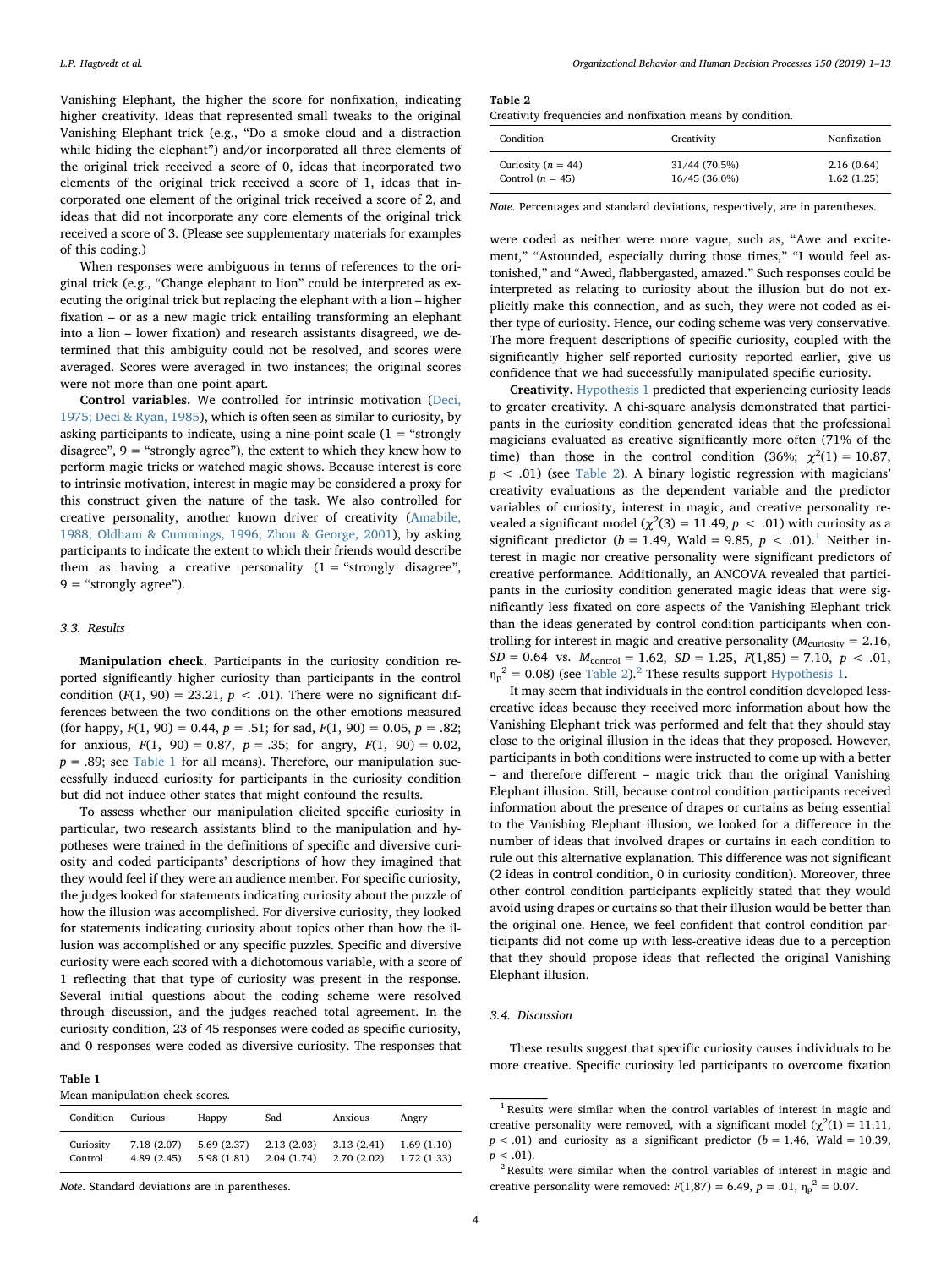on salient examples and generate ideas that were judged as more creative by experts. Controlling for intrinsic motivation helps to assuage potential concerns about the similarity between intrinsic motivation and specific curiosity and underscores the distinct role that specific curiosity plays in creative performance. While Study 1 allows for greater confidence in the causal relationship between specific curiosity and creativity, it did little to ensure external validity. As such, Study 2 assessed whether specific curiosity would motivate creativity in a field setting.

# 4. Study 2: Specific curiosity predicts next-day creativity among artisans

To test the ecological validity of the relationship between specific curiosity and creativity in the field, we turned to Artsy (a pseudonym), an e-commerce website through which artisans sell their own handmade goods.

#### 4.1. Participants, design, and procedure

We initially enrolled 286 artisans in the study using primary recruiting and "snowball" or convenience sample methods (see [Judge,](#page-11-24) [Scott, & Ilies, 2006,](#page-11-24) for a complementary sampling procedure). We posted a link to enroll in a study exploring "the motivations behind craftwork" on Artsy's online forum and also sent participants a confirmation email after they enrolled that asked them to invite members of their Artsy communities to participate or post the invitation on their blogs. We entered participants in a raffle for a nominal gift and provided them with personality profiles when the study was completed. After removing participants who dropped out of the study, did not meet minimum survey completion criteria (at least seven of fourteen daily surveys completed), or for whom store-level data were not available, 124 qualified participants (43 percent of initial enrollment) remained. Of this baseline sample, 81 participants (65 percent) had complete data on our focal study measures of daily curiosity and next-day creativity; therefore, our final sample for analysis purposes consisted of 81 participants who completed 516 daily surveys. All participants were the sole contributors to their shops and were therefore responsible for designing and selling their goods. The handcrafted goods that artisans sold through their shops cover a wide range of categories: 44 percent sold jewelry, 19 percent sold paper goods, 12 percent sold art, 11 percent sold knit goods, 7 percent sold children's goods, and 6 percent sold candles. A comparison between our final sample of 81 participants and the 43 participants who were removed from the sample due to incomplete data indicated that the average daily specific curiosity in the final sample ( $M = 2.44$ ,  $SD = 0.64$ ) was not significantly different from the average daily specific curiosity for those removed from the sample  $(M = 2.51, SD = 0.49; t (1 2 2) = 0.71, p = .48).$ 

We used an experience sampling methodology (ESM) to capture participants' experiences of curiosity and creativity over the data collection period. For two weeks, participants received a daily email instructing them to complete a web-based survey if they had worked on their shops on that day. They were asked to complete the survey immediately after they had finished their shop work. In addition to the self-reported daily survey data, we collected publicly available information about each participant's shop from Artsy's website.

Specific curiosity. We measured daily specific curiosity using a five-item scale developed by [Litman and Spielberger \(2003\)](#page-11-18) and later refined by [Litman \(2008\).](#page-11-25) We used a five-point scale ( $1 =$  "strongly disagree",  $5 =$  "strongly agree") to gather information about the extent to which artisans agreed with statements regarding their experiences working on their shops that day. The instructions in the daily survey read: "The following questions refer to your experiences today as you have been involved in work related to your online store. Please answer the questions that best capture your thoughts and your feelings as you have worked on your online store." In keeping with these instructions,

survey items used phrases like "today" and "during the day," which reminded participants to focus on daily experiences rather than general dispositions. Specific curiosity items included, "I was working hard on a frustrating problem today," and, "During the day, I was trying to solve a problem that has been bothering me." The mean (across days) reliability was  $\alpha = 0.85$ .

Creativity. The work that artisans do in designing and crafting their own products is intrinsically creative. Therefore, to measure whether participants were engaged in creativity, we used participants' daily diary entries in which they reported events that stood out as relevant to their work as artisans. Participants provided typed responses to the following prompt: "Use the space below to briefly describe one event from today that stands out in your mind as relevant to your craft business." This prompt was adapted from [Amabile, Barsade, Mueller,](#page-10-8) and [Staw \(2005\);](#page-10-8) because the prompt does not lead participants to report anything in particular, responses can be viewed as "veridical" accounts of daily work experiences and serve as a conservative measure of creativity [\(Amabile et al., 2005, p. 378](#page-10-8)). We used the Linguistic Inquiry and Word Count (LIWC) text analysis application [\(Pennebaker,](#page-11-26) [Chung, Ireland, Gonzales, & Booth, 2007](#page-11-26)) to measure creativity-relevant language in the daily entries; we created a dictionary of creativity words for this measure which included words like "creative," "novel," and "unique." The LIWC analysis produces a numeric score for each verbatim entry that is bounded between 0 and 100 and reflects the percentage of the text that uses words indicating creativity. Higher LIWC creativity scores thus indicates more creative activity in a particular day. Following recommendations for reducing common method bias (Podsakoff[, MacKenzie, Lee, & Podsako](#page-11-27)ff, 2003), we used the lagged LIWC creativity score for the verbatim entry provided on the next consecutive day (day  $t + 1$ ) as our outcome measure.

**Control variables.** We controlled for current-day creativity (day  $t$ ) using the same LIWC measure of creativity detailed above to further reduce concerns regarding common method bias. We also controlled for the number of words per daily entry at time  $t + 1$  in order to account for the possibility that participants recounted more creative activity because they had more experiences at work that day that they deemed noteworthy. We included a measure of daily diversive curiosity as a control variable to account for any relationships between other forms of curiosity and our outcome. Daily diversive curiosity was measured using five items developed by [Litman and Spielberger \(2003\)](#page-11-18) and later refined by [Litman \(2008\)](#page-11-25). Using a five-point scale ( $1 =$  "strongly disagree",  $5 =$  "strongly agree"), participants indicated the extent to which they agreed that the statements represented their experiences at work that day. Example items are, "Today, I have enjoyed exploring new ideas," and, "I have been fascinated with new information today." The mean (across days) reliability was  $\alpha = 0.89$ . Finally, in order to increase confidence that our creativity measure was not reflective of simply being more productive in general, we controlled for shop productivity, measured as the number of items listed as available for sale in each participant's shop at the start of the study period.

# 4.2. Analysis

We used the meglm command in Stata 14 [\(StataCorp, 2015\)](#page-11-28) to test [Hypothesis 1](#page-1-0) using a multilevel generalized linear model (MGLM) with a log-link function. Because participants' daily responses were not independent, we employed a multilevel modeling approach with two levels of analysis to properly account for the nested nature of our data: Level 1 includes the day-level variables (daily curiosity, daily and nextday creativity, and word count of the next-day daily entry) which are nested within Level 2, the person-level (shop productivity). Further, because our dependent variable measure of creativity is bounded between 0 and 100 and positively skewed, we used a log-link function to more appropriately model relations between our predictor variables and a non-normally distributed outcome. We regressed the lagged measure of creativity onto our predictor and control variables, such that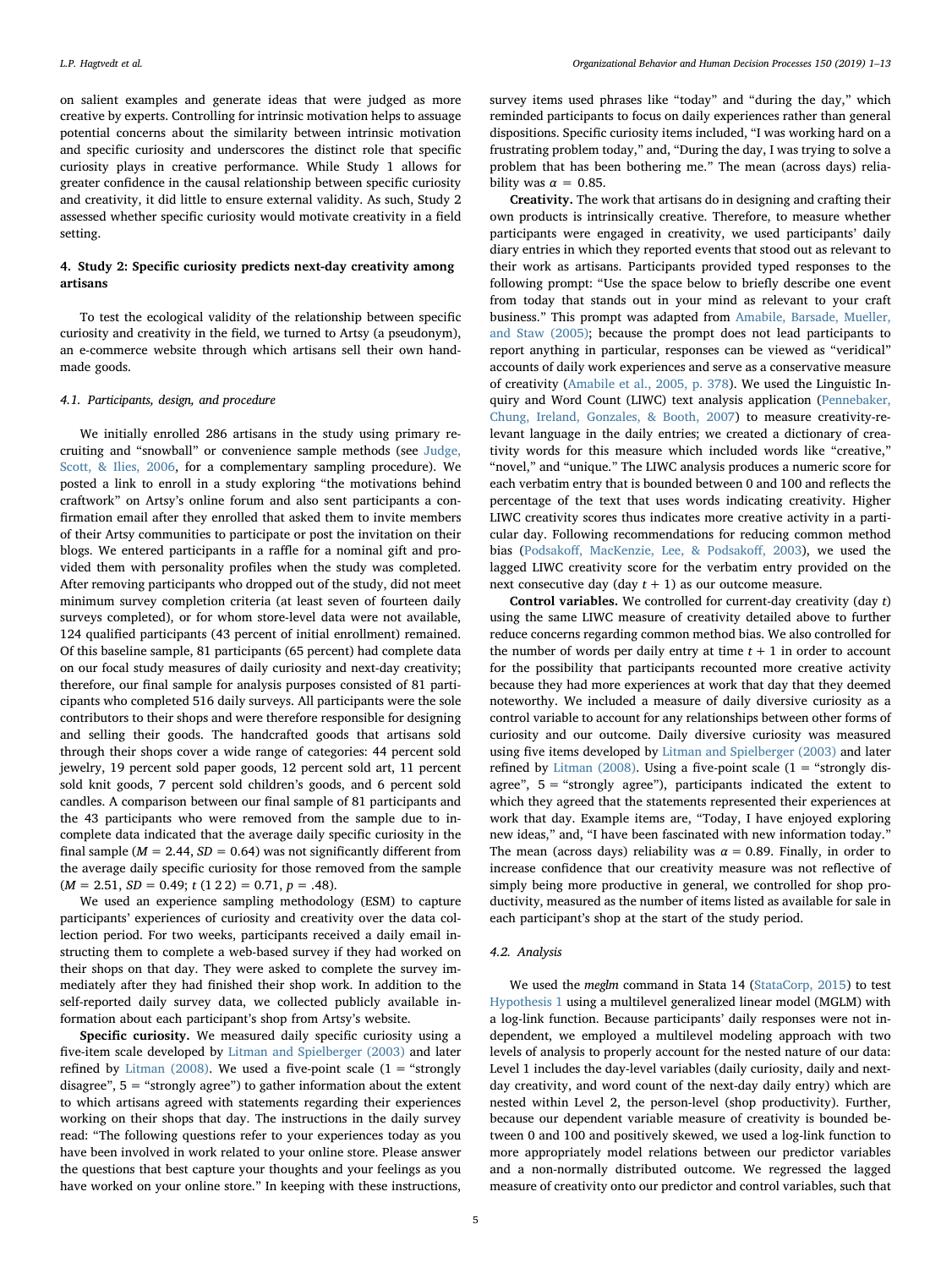#### <span id="page-5-0"></span>Table 3

Descriptive statistics and within- and between-person correlations.

|                         | М     | <b>SD</b> |                          |           |                          |                          |           |
|-------------------------|-------|-----------|--------------------------|-----------|--------------------------|--------------------------|-----------|
| 1. Creativity $(t + 1)$ | 2.26  | 4.32      | $\overline{\phantom{a}}$ | 0.09      | $-0.05$                  | $-0.03$                  | $-0.02$   |
| 2. Specific curiosity   | 2.43  | 0.82      | $-0.14$                  | $\equiv$  | 0.05                     | $-0.13$ **               | $0.31***$ |
| 3. Creativity (t)       | 2.18  | 4.46      | $0.67$ **                | 0.05      | $\overline{\phantom{a}}$ | 0.05                     | $0.21***$ |
| 4. Word count           | 38.13 | 42.19     | $-0.22$                  | 0.05      | $-0.13$                  | $\overline{\phantom{0}}$ | 0.04      |
| 5. Diversive curiosity  | 3.15  | 0.87      | $-0.14$                  | $0.47***$ | 0.00                     | 0.18                     | -         |
| 6. Shop productivity    | 74.94 | 78.74     | 0.14                     | $-0.24$   | 0.04                     | $-0.11$                  | $-0.24$   |

Notes. Variables 1 and 4 were reported at day  $t + 1$ ; variables 2, 3, and 5 were reported at day  $t$ ; variable 6 was measured once at the beginning of the study. Correlations above the diagonal represent within-person mean-centered correlations; correlations below the diagonal represent between-person correlations (averaged within-person measures); Level  $1n = 516$ ; Level  $2n = 81$ .

<span id="page-5-3"></span>\*  $p < .05$ .

<span id="page-5-4"></span>\*\*  $p < .01$ .

states of specific curiosity on day  $t$  were used to predict next-day creativity  $(t + 1)$ . Variables at Level 1 were person-mean centered, and the Level 2 measure of shop productivity was grand-mean centered.

## 4.3. Results

[Table 3](#page-5-0) displays the descriptive statistics and bivariate correlations for all variables in our analysis. Between-individual correlations are presented below the diagonal and use the averaged day-level measures for the variables at Level 1. Within-individual correlations are presented above the diagonal; in order to accurately represent within-individual bivariate relationships independent of any between-individual relationships that may exist between these variables, these correlations are reported using the person-mean centered variables.

Using MGLM, we examined whether day-level specific curiosity predicted creativity the following day. [Table 4](#page-5-1) displays results of the regression analysis. In Model 1, we regressed next-day creativity onto the Level 1 and Level 2 control variables. In Model 2, we included daylevel specific curiosity into the regression model; in support of [Hypothesis 1,](#page-1-0) day-level specific curiosity was positively related to creativity the following day ( $b = 0.28$ ,  $p = .02$ ).

Supplementary analysis. We supplement our findings with a validity check on our creativity measure, which was based on the LIWC text analysis of participants' verbatim daily diary entries. To accomplish this, we averaged the next-day creativity scores for each participant and then examined the relationship between this person-level (Level 2) creativity variable and the number of "heart" ratings that shoppers gave to each participant's shop ( $n = 81$ ). On the artisan website, a shopper can indicate their appreciation of a shop by clicking on a heart icon; the hearts accumulate, and the total number of hearts received is displayed

#### <span id="page-5-1"></span>Table 4

Multilevel GLM results: effects of specific curiosity on next-day creativity.

|                      | Model 1          | Model 2          |
|----------------------|------------------|------------------|
| Variable             | Coefficient (SE) | Coefficient (SE) |
| Constant             | $0.61(0.14)$ *** | $0.57(0.17)$ **  |
| Level 1 predictors   |                  |                  |
| Specific curiosity   |                  | 0.28(0.12)       |
| Creativity (t)       | $-0.01(0.01)$    | $-0.02(0.02)$    |
| Word count           | $-0.00(0.00)$    | $-0.00(0.00)$    |
| Diversive curiosity  | $-0.13(0.17)$    | $-0.25(0.23)$    |
| Level 2 predictors   |                  |                  |
| Shop productivity    | $-0.00(0.00)$    | 0.00(0.00)       |
| Log pseudolikelihood | $-1475.88$       | $-1471.55$       |

Notes. Coefficients are unstandardized. Robust standard errors are in parentheses. Level 1 predictors were person-mean centered. Level 2 predictor was grand-mean centered. Level  $1n = 516$ ; Level  $2n = 81$ .

<span id="page-5-7"></span>\*  $p$  < .05.

<span id="page-5-6"></span>\*\*  $p < .01$ .

<span id="page-5-5"></span>\*\*\*  $p$  < .001.

on the shop's home page. Pilot interviews with artisans indicated that shoppers' heart ratings represent an external evaluation of participants' creativity. $3$  More hearts given to a shop thus provides an approximation of greater overall creativity by the participant. Averaged next-day creativity was positively correlated with the number of store hearts received at the end of the two-week data collection period ( $r = 0.28$ ,  $p = .01$ ), which suggests that our creativity measure aligns with external evaluations of participants' work. The bivariate correlation between averaged participant specific curiosity and store hearts, however, was not statistically significant. The lack of relationship may be due to heart ratings partially reflecting evaluations of other shop characteristics (e.g., marketing copy and pricing information). Such evaluations are further removed from artisans' specific curiosity, and the likely influence of these other factors makes an association between shoplevel hearts and averaged specific curiosity more difficult to observe than in a more controlled, experimental setting.

## 4.4. Discussion

These results provide further support for [Hypothesis 1](#page-1-0), that specific curiosity positively predicts creativity. The wide range of settings in which our participants – independent, online artisans – engage in their work, as well as our use of a different creativity measure that captures daily work experiences over time, strengthens the validity of our findings and complements the more controlled experimental setting of Study 1. However, we have yet to test [Hypothesis 2](#page-2-0) and idea linking as an explanatory mechanism of the relationship between specific curiosity and creativity. Therefore, in Study 3, we continue to build our evidence, through different samples and measures, that specific curiosity plays a key role in creative idea generation and further explicate the underlying cognitive process – idea linking – that explains this effect.

# 5. Study 3: Idea linking mediates the effect of specific curiosity on creativity

Study 3 tested Hypotheses 1 and 2 by manipulating specific curiosity with the magic trick vignette used in Study 1 and having participants generate magic trick ideas and describe their ideation process. We coded participants' descriptions for idea linking, demonstrating it as a driving mechanism between specific curiosity and creativity ([Hypothesis 2\)](#page-2-0).

<span id="page-5-2"></span><sup>&</sup>lt;sup>3</sup> Pilot interviews with artisans prior to launching the study indicated that hearts reflected creativity: "I heart when I see something I haven't ever seen before," "I heart because I totally think a piece is awesome," "I only heart when I have a true interest in someone's item," "I have sent a heart to several people, mostly because it is something that I really like or that is unique," "I heart because I am wowed by something in the shop," "I heart products I find inspiring."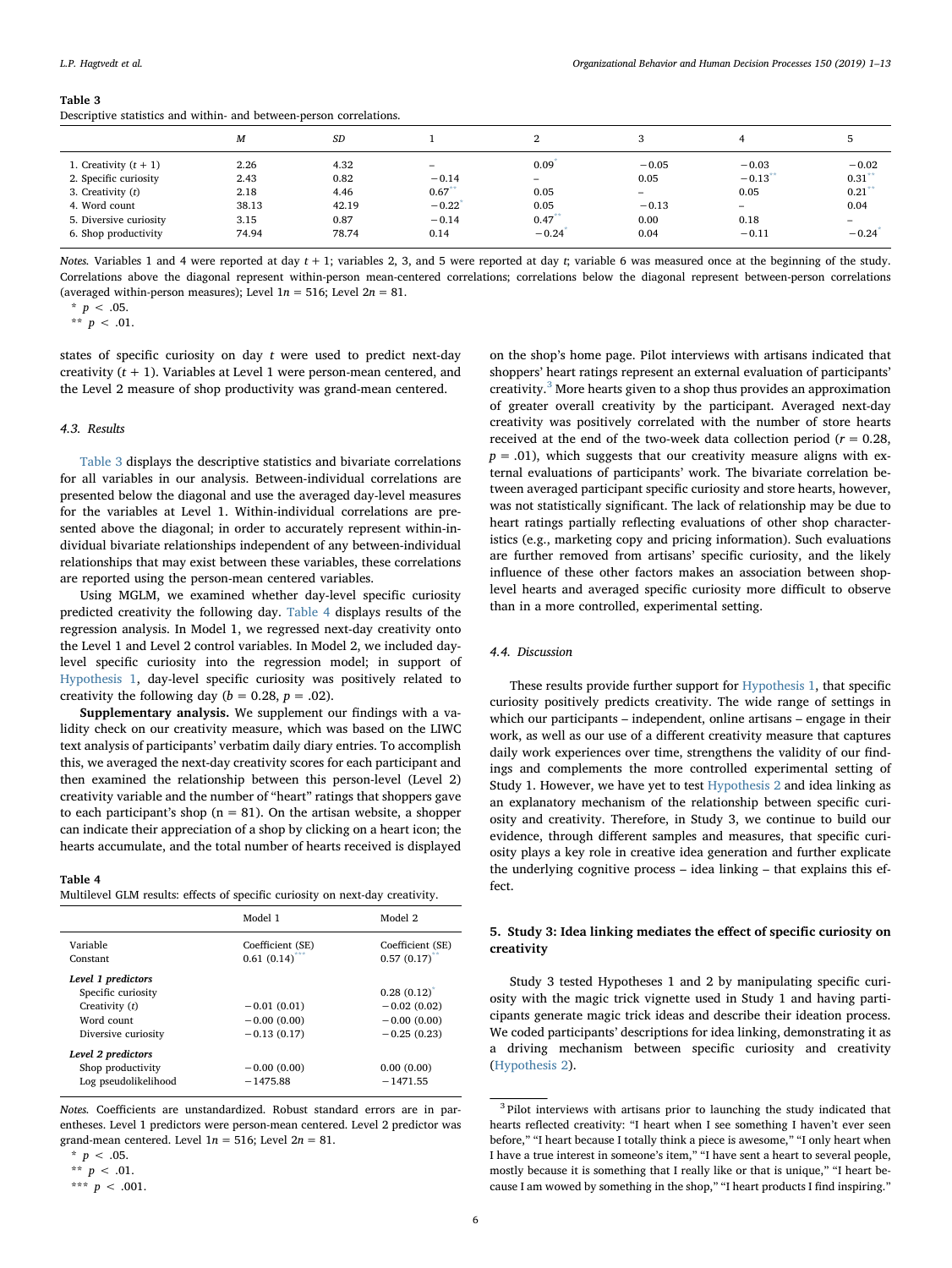#### 5.1. Participants and design

One hundred adults (57 men, 43 women,  $M_{\text{age}} = 33.71$ ,  $SD = 10.81$ ) from Amazon MTurk were randomly assigned to either a control or curiosity condition in an online study "examining how people respond to entertainment" and each received \$1.00 for participation. The participants resided in the United States and had a prior approval rating of at least 90%.

## 5.2. Procedure

Participants first took part in the specific curiosity manipulation and idea generation task as those employed in Study 1. Then, they were instructed to describe their idea generation process, which allowed us to assess idea linking. Six participants (one in curiosity condition and five in the control condition) did not follow the creativity task instructions and were excluded from subsequent analyses.

Creativity task and measures. As was the case with Study 1, the two professional magicians each evaluated the creativity of participants' magic trick ideas (1 = creative, 0 = uncreative). Several disagreements were resolved through discussion, and the magicians reached good interrater agreement ( $\kappa = 0.71$ ), but several other disagreements stemming from differences of opinion were unresolved. For these 14 cases, we again turned to our tiebreaker magician with over 40 years of experience.

To complement this holistic measure of creativity based on experts' evaluations, two research assistants blind to the hypotheses and manipulation read participants' magic trick ideas and coded them for the number of references to the original trick, which could range from zero to a maximum of three if ideas referenced all three elements of the Vanishing Elephant trick (vanishing, including variants: disappearing, appearing, reappearing; elephants; and boxes). These scores were then reverse-coded to create the measure of nonfixation that was used in our analysis ( $0 =$  high fixation,  $3 =$  nonfixation). After reverse coding these values, responses with fewer references to the central aspects of Houdini's magic trick received higher scores on this measure, because they exhibited less fixation on the original trick. Scores were averaged when responses were ambiguous in terms of references to the original trick and research assistants disagreed; this took place in eight instances, and scores were never more than one point apart.

Idea linking. After completing the magic trick idea generation task, participants were asked to describe how they had generated their ideas. The instructions read, "In as much detail as possible, please describe how you came up with your idea(s) for the magic trick(s) that you would perform if you were Houdini."

Two research assistants blind to manipulation conditions and hypotheses were trained to evaluate idea linking, defined as using aspects of early ideas as input for subsequent ideas in a sequential manner, such that one idea is a stepping stone to the next. They were instructed to evaluate the number of sequential links between ideas that participants described. To illustrate, the following responses received a score of 0: "I have read about this trick," and, "It made logical sense." As another example, the following response received a score of 1: "I thought about what would be more visually impressive than making an elephant disappear. For me, there's only one thing more impressive than such a large animal vanishing, and that's to make such a large animal fly. I figure people would go absolutely bonkers for such a trick." As a final example, the following response received a score of 3: "I thought about how I would top making an elephant disappear. I then thought about what type of animal is bigger than an elephant. Maybe a whale, but it is impractical being a waterborn animal. Then I thought of a brontosaurus [sic], but it is extinct. Then I thought I could make the skeleton of one disappear from a museum." In some cases, if participants' idea process description was vague, it was necessary for the judges to refer to the magic trick ideas they came up with to see what ideas they considered and how they linked, if at all. After initial questions about the coding

# <span id="page-6-0"></span>Table 5

|  | Creativity frequencies and nonfixation means by condition. |  |  |  |  |  |
|--|------------------------------------------------------------|--|--|--|--|--|
|--|------------------------------------------------------------|--|--|--|--|--|

| Condition              | Creativity    | Nonfixation |
|------------------------|---------------|-------------|
| Curiosity ( $n = 52$ ) | 15/42 (35.7%) | 2.24(0.70)  |
| Control $(n = 42)$     | 31/52(59.6%)  | 1.86(1.00)  |

Note. Percentages and standard deviations, respectively, are in parentheses.

scheme were resolved, the research assistants reached full agreement on the idea linking evaluations.

Control variables. As in Study 1, we controlled for participants' interest in magic (a proxy for intrinsic motivation) and creative personality.

## 5.3. Results

Creativity. In support of [Hypothesis 1](#page-1-0) and replicating our findings from Studies 1 and 2, we found that experiencing specific curiosity fuels creativity. A chi-square test indicated that participants in the curiosity condition came up with ideas that the magicians deemed creative 60% of the time, which was significantly more than participants in the control condition, who came up with creative ideas 36% of the time  $(\chi^2[1] = 5.31, p = .02,$  two-sided) (see [Table 5\)](#page-6-0). A logistic regression incorporating the control variables of magic interest and creativity personality again revealed a significant model ( $\chi^2(3) = 12.10, p = .01$ ) with specific curiosity as a significant predictor  $(b = 1.07,$ Wald = 5.62,  $p = .02$ ).<sup>[4](#page-6-1)</sup> The control variable of creative personality was a significant predictor of creativity  $(b = 0.28, \text{ Wald} = 6.03,$  $p = .01$ ) in this analysis, but magic interest was not. An ANCOVA showed that participants in the curiosity condition also generated magic trick ideas that exhibited significantly less fixation on the original Vanishing Elephant trick than those in the control condition, when controlling for interest in magic and creative personality  $(M_{\text{curiosity}} = 2.24, \quad SD = 0.70 \quad \text{vs.} \quad M_{\text{control}} = 1.86, \quad SD = 1.00, \quad F$  $(1,90) = 5.47$  $(1,90) = 5.47$  $(1,90) = 5.47$ ,  $p = .02$ ,  $\eta_p^2 = 0.06$ ) (see [Table 5\)](#page-6-0).<sup>5</sup>

Idea linking and mediation analyses. In support of [Hypothesis 2](#page-2-0), we found that idea linking mediates the effect of specific curiosity on creativity.<sup>[6](#page-6-3)</sup> First, an ANCOVA revealed that participants in the curiosity condition shown significantly more idea linking in their idea development process when controlling for magic interest and creative identity  $(M_{\text{curiosity}} = 1.51, \quad SD = 1.08 \quad \text{vs.} \quad M_{\text{control}} = 0.76, \quad SD = 0.79, \quad F$  $(1,90) = 14.42, p < .01, \eta_p^2 = 0.14$ .<sup>[7](#page-6-4)</sup> Bootstrap estimation (PROCESS Model 4: [Hayes, 2017\)](#page-11-29) was then used to test whether idea linking mediated the influence of curiosity on creativity. This procedure yielded a significant indirect effect of specific curiosity on creativity through idea linking for our holistic measure of creativity  $(B = 1.08,$  $SE = 0.78$ , 95%  $CI = 0.37$ , 2.38) as well as nonfixation ( $B = 0.12$ ,  $SE = 0.08$ , 95%  $CI = 0.002$ , 0.31).

<span id="page-6-4"></span> $<sup>7</sup>$  Results were similar when the control variables of interest in magic and</sup> creative personality were removed:  $F(1,92) = 14.49, p < .01, \eta_p^2 = 0.14$ .

<span id="page-6-1"></span><sup>4</sup> Results were similar when the control variables of interest in magic and creative personality were removed, with a significant model  $(\chi^2(1) = 5.37)$ ,  $p = .02$ ) and curiosity as a significant predictor ( $b = 0.98$ , Wald = 5.20,  $p = .02$ ).

<span id="page-6-2"></span><sup>5</sup> Results were similar when the control variables of interest in magic and creative personality were removed:  $F(1,92) = 4.77$ ,  $p = .03$ ,  $\eta_p^2 = 0.05$ .

<span id="page-6-3"></span><sup>&</sup>lt;sup>6</sup> An ANCOVA and ANOVA of the number of characters used by participants to describe how they came up with their ideas revealed no significant difference  $(M_{\text{curiosity}} = 151.59, SD = 113.45 \text{ vs. } M_{\text{control}} = 144.40, SD = 110.68)$ , whether controlling for magic interest and creative personality  $(p = .65)$  or not  $(p = .76)$ . Thus, the difference in idea linking is not attributable to a mere difference in verbosity.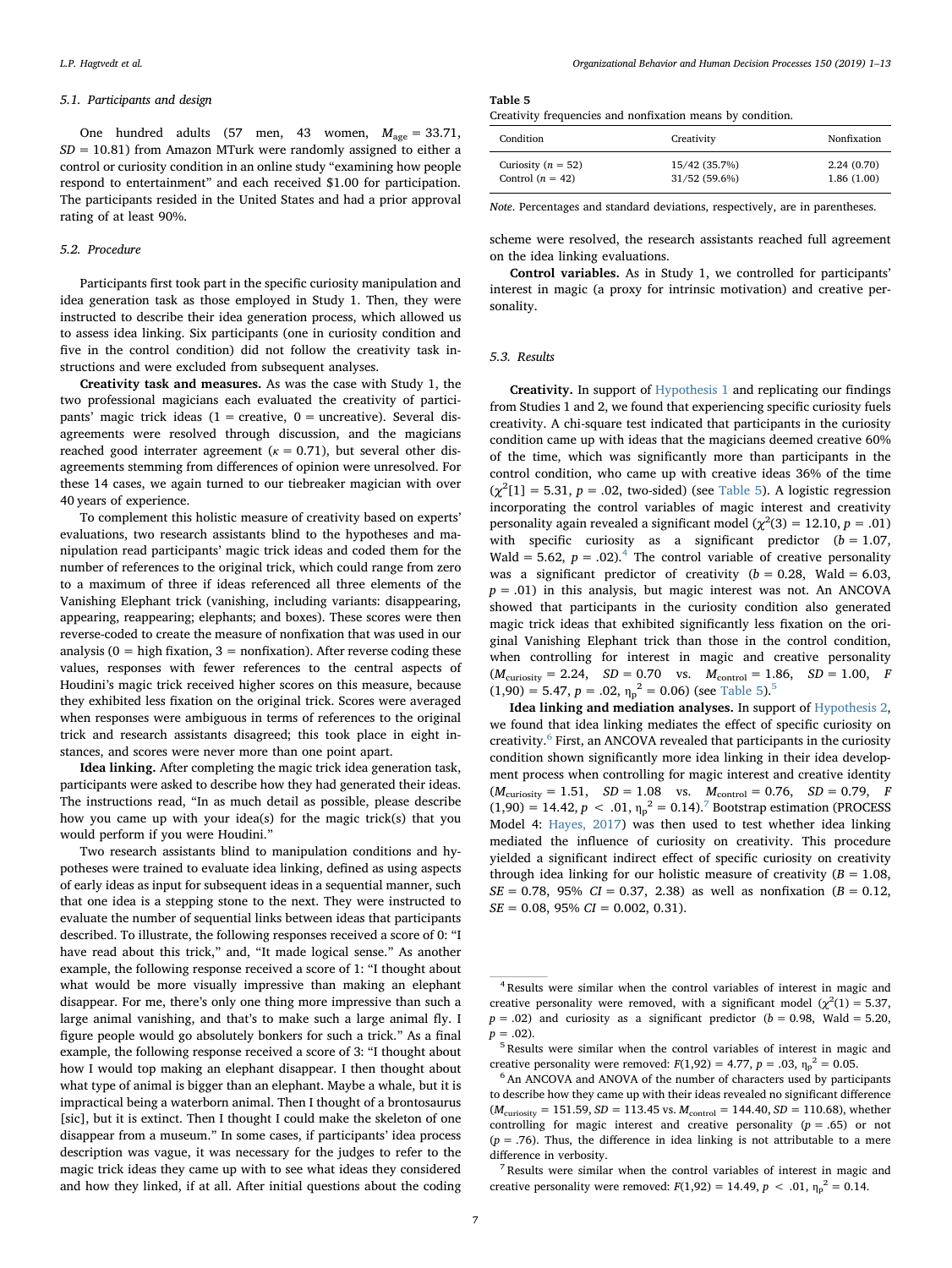## 5.4. Discussion

These results support our hypotheses and show that participants who experienced specific curiosity came up with magic trick ideas that exhibited lower fixation and were judged as more creative by domain experts. Participants who experienced specific curiosity engaged in significantly more idea linking, using aspects of early ideas as input for later ideas in a sequential manner. Idea linking mediated the relationship between specific curiosity and creativity, whether measured with expert evaluations or through the measure of nonfixation.

These results indicate that specific curiosity drives individuals to use aspects of early ideas as a stepping stone to later ideas, rather than stopping at the first viable solution. To illustrate, one participant described first wondering, "What is cooler than a disappear [sic] elephant," which led them to think of Dumbo. They thought of making an elephant fly, which led them to think of making an elephant float, do flips, and defy gravity. Another described first questioning, "What is bigger than an elephant?" and thinking of a building; then thinking of three elephants, which would also be a "bigger" illusion; and finally thinking of disappearing an elephant without the box that was essential to Houdini's original illusion. For participants who engaged in idea linking, aspects of early ideas sparked additional cognitive exploration.

In the control condition, in contrast, participants exhibited less idea linking. For instance, one participant explained, "I just thought about something that would be easy to fool the audience with." Another proposed vanishing a smaller animal and explained, "Simple, there is less of a chance audience members will see a hidden animal if it is smaller which gives you more options to be able to hide said animal." A third simply modified the original trick by adding smoke and mirrors, arguing that this would be "the best way to conceal the hidden aspects of the trick as to not reveal the secrets behind it." These ideas were judged as uncreative by the professional magicians and exhibited moderate fixation on the original trick. In sum, in addition to reaffirming idea linking as the generative mechanism for the effect of specific curiosity on creativity, this study reveals idea linking as an effective creative idea generation strategy.

Because our idea linking measure relied on participants' self-reports of their idea generation process, there was a small chance that those in the curiosity condition, though similar in verbosity, were simply more focused on the process, whereas those in the control condition may have been more focused on the outcome, omitting from their descriptions the idea linking that they actually went through. Study 4 directly manipulated idea linking to exclude this possibility. Another goal for Study 4 was to pit idea linking against an existing creativity technique, brainstorming, to demonstrate its efficacy and novelty.

# 6. Study 4: Idea linking increases creativity compared to brainstorming

This final study sought to investigate whether the mechanism of idea linking provides additional benefits beyond existing creativity interventions and to better establish the relationship between idea linking and creativity, following recommendations by [Spencer, Zanna, and](#page-11-30) [Fong \(2005\)](#page-11-30) to develop a causal chain by manipulating the proposed mediator and evaluating its effect on the dependent variable (e.g., [Gino](#page-11-31) [& Wiltermuth, 2014](#page-11-31)). Study 4 manipulated idea linking and asked participants to generate ideas for a magic trick.

#### 6.1. Participants and design

One hundred and eight undergraduate students (71 men, 37 women,  $M_{\text{age}} = 21$ ,  $SD = 0.77$ ) were randomly assigned to an idea linking, brainstorming, or no-instruction control condition in a study "exploring idea generation" in exchange for partial course credit.

## 6.2. Procedure

Depending on the condition, participants received idea linking training, brainstorming training, or no training before completing a creative idea generation task. Participants also filled out a short scale intended as a manipulation check. Participants who did not follow the creativity task instructions (six in idea linking condition, four in brainstorming control condition, and one in no-instruction control condition) were excluded from the analyses, resulting in a sample of 97 (30 in idea linking condition, 31 in brainstorming control condition, and 36 in no-instruction control condition).

Idea linking manipulation. Participants in all conditions were told, "Magicians often need to come up with new ideas for magic tricks. For instance, Houdini came up with the idea to vanish an elephant." In the idea linking condition, participants were then told, "One way to come up with new ideas involves moving from one idea to another before settling on a final idea, using one idea as a springboard to the next, rather than stopping at the first viable solution that comes to mind," and were provided with an example of this process (see [Appendix B\)](#page-1-1). This training was developed based on our conceptualization of idea linking and was intended to match closely the measurement of idea linking in Study 3. In the brainstorming control condition, participants were told, "One way to come up with new ideas is by brainstorming, or generating a large number of different ideas by saying whatever comes to mind and avoiding criticizing or evaluating the ideas, and then picking one," and were provided with an example of this process. This training was developed based on individual brainstorming research (which research shows to be more effective than group brainstorming [[Kerr & Tindale, 2004; Mullen, Johnson, & Salas,](#page-11-32) [1991; Diehl & Stroebe, 1987](#page-11-32)]), which conceptualizes it as a process of an individual generating many different ideas while withholding judgment regarding quality. By encouraging the generation of many ideas, brainstorming has been shown to increase individual creativity ([Paulus, Kohn, & Arditti, 2011](#page-11-33)). The full trainings are in [Appendix B](#page-1-1).

While brainstorming condition participants were instructed to generate ideas in a different way from idea linking participants, participants in both conditions were exposed to training that referenced the same set of magic trick examples, thus eliminating the possibility that examples incorporated in the training could affect results. Furthermore, participants in both conditions were exposed to the idea that using the particular technique on which they were trained should lead them to an idea that is different from the starting idea. As such, the brainstorming condition should serve as strong control condition with which to compare idea linking and examine its relative benefits.

Finally, in the no-instruction control condition, no special training was provided. This condition was intended to serve as a check that idea linking is not a process that organically occurs anytime individuals are generating ideas.

Creativity task and measures. Next, participants were asked to generate an idea for a magic trick. All participants were instructed, "Imagine that you were Houdini and you were going to do a better trick than your Vanishing Elephant trick. Assuming there are no constraints on what you could do, what might you do?" Participants in the idea linking and brainstorming conditions were instructed to apply the technique on which they had just received training, while participants in the no-instruction control condition were provided no additional instruction.

As with Studies 2 and 4, two professional magicians each evaluated the creativity of participants' magic trick ideas ( $1$  = creative,  $0$  = uncreative). Several disagreements were resolved through discussion, and the magicians reached excellent interrater agreement ( $\kappa = 0.94$ ), but several other disagreements stemming from differences of opinion were unresolved. For these two cases, we again relied on a third tiebreaker magician.

Idea linking manipulation check development. To further validate the idea linking construct and to develop a manipulation check for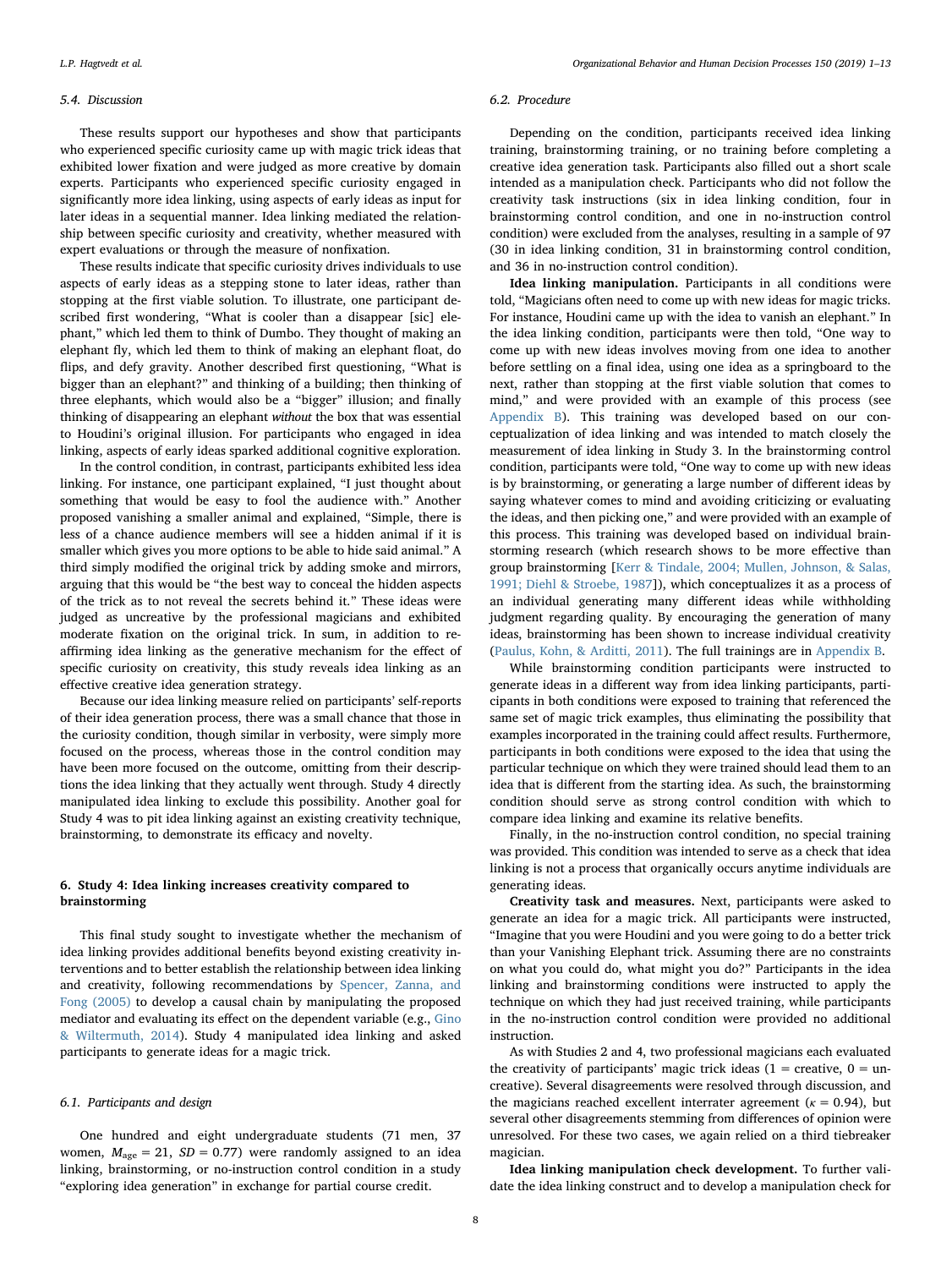L.P. Hagtvedt et al. *Organizational Behavior and Human Decision Processes 150 (2019) 1–13*

the present experiment, we developed a scale to measure idea linking. We followed Hinkin'[s \(1995, 1998\)](#page-11-34) recommendations for establishing construct validity and reliability through the use of exploratory and confirmatory factor analysis. (Please see supplementary materials for a full description of the process, including evidence of convergent and discriminant validity through comparisons with related constructs.) The three-item scale is presented in [Appendix C.](#page-2-1)

# 6.3. Results

Manipulation check. Participants in the idea linking condition reported significantly greater idea linking than participants in the brainstorming control condition  $(M_{\text{brainstorming}} = 3.40, SD = 0.84,$  $M_{\text{idealinking}} = 4.03, SD = 0.80, F(1, 59) = 9.24, p < .01)$  and participants in the no-instruction control condition  $(M_{no-{\rm instruction}} = 3.46,$  $SD = 1.17, F(1, 64) = 5.12, p = .03$ . As evidenced by these results, we concluded that our manipulation successfully induced idea linking for participants in the idea linking condition and that idea linking is not a process that naturally occurs anytime individuals brainstorm or come up with ideas without instruction on the process.

Creativity. As a corollary to [Hypothesis 2](#page-2-0), we predicted that idea linking would be associated with greater creativity. A chi-square analysis demonstrated that participants in the idea linking condition generated ideas that the professional magicians evaluated as creative significantly more often (47% of the time) than those in the brainstorming control condition (10%;  $\chi^2(1) = 10.38, p < .01$ ) or the no-instruction control condition (14%;  $\chi^2(1) = 8.58$ ,  $p < .01$ ). To supplement this, a binary logistic regression with magicians' creativity evaluations as the dependent variable revealed a significant model  $(\chi^2(1) = 11.02,$  $p < .01$ ) with the idea linking condition as a significant predictor as compared with the brainstorming control condition  $(b = 2.10,$ Wald = 8.77,  $p < .01$ ). A second binary logistic regression with magicians' creativity evaluations as the dependent variable revealed a significant model ( $\chi^2(1) = 8.77$ ,  $p < .01$ ) with the idea linking condition as a significant predictor as compared with the no-instruction control condition ( $b = 1.69$ , Wald = 7.81,  $p < .01$ ).

## 6.4. Discussion

This study makes several key contributions regarding the role of idea linking in creative idea generation. First of all, by demonstrating that idea linking can be manipulated through training, this study showcases the practical application of idea linking and provides a robust empirical tool that can be used in subsequent research. Second, through the inclusion of a control condition in which no idea generation instruction was provided, we demonstrate that idea linking is not simply a process that happens automatically when individuals engage in creative endeavors. Third, we show that idea linking boosts creativity beyond what is gained through the technique of individual brainstorming and provide evidence for its conceptual distinction from brainstorming. Brainstorming involves generating a number of different ideas and withholding judgment about which ideas are best. Idea linking also involves generating multiple ideas, but its conceptual distinction is the progression from one idea to the next, as elements of early ideas contribute to the generation of subsequent ideas. With idea linking, then, early ideas are indispensable in the idea generation process. We show that this process of using aspects of early ideas as input into subsequent idea generation helps individuals come up with more creative final ideas. Hence, it is not simply the process of detaching from early ideas, but that elements of early ideas seem to inspire subsequent ideas, that contributes to greater creativity.

#### 7. General discussion

We began by arguing that the targeted exploration fueled by specific curiosity would lead to creativity. We further argued that this relationship would be mediated by idea linking, which we defined as using aspects of early ideas as input for subsequent ideas in a sequential manner, such that one idea is a stepping stone to the next. We expected this conceptual combination process to support creativity by enabling individuals to depart gradually from dominant and familiar conceptual associations that initially come to mind during open-ended idea generation.

Study 1 used an experimental design to manipulate specific curiosity and measure creativity and provided support for the causal relationship between specific curiosity and creativity. Study 2 used an experience sampling design and provided ecological validity for this relationship. Study 3 demonstrated that idea linking mediates the relationship between specific curiosity and creativity. Study 4 provided evidence that idea linking benefits creativity beyond existing creativity interventions, such as brainstorming. Additionally, through the development of a three-item scale that served as a manipulation check, Study 4 also provided evidence of the convergent and discriminant validity of idea linking (see supplementary materials). Specific curiosity drives individuals to engage in greater idea linking, and through this focused yet exploratory process, individuals who are experiencing specific curiosity tend to generate ideas that are more creative than those of individuals who are not experiencing specific curiosity.

## 7.1. Theoretical and practical implications

Our findings make an important contribution first of all to research on the antecedents of creativity by demonstrating the predictive link between specific curiosity and creativity. While prior theorizing ([Amabile, 1988; Loewenstein, 1994; Kashdan & Fincham, 2002](#page-10-7)) has proposed that a positive relationship between curiosity and creativity likely exists, very little work has taken on this question empirically (cf. [Hardy et al., 2017](#page-11-2)). This is perhaps because curiosity has often been treated as synonymous with intrinsic motivation (e.g., [Amabile, 1988](#page-10-7)), which has held a prominent place in creativity research since Amabile's breakthrough work (e.g., [Amabile, 1985](#page-10-9)). However, while intrinsic motivation is typically manipulated by varying the salience of extrinsic rewards (e.g., [Amabile, 1988](#page-10-7); see [Cerasoli, Nicklin, & Ford, 2014,](#page-11-35) for a review and meta-analysis), studying curiosity allows a more nuanced exploration of how individuals engage with the topic that is the focus of their creative endeavors. It also allows us to explore how curiosity that is not generated by creativity tasks themselves may inadvertently be conducive to creative performance on these tasks. Indeed, scholars have recently begun taking curiosity more seriously as an independent predictor of creativity. However, this work has focused exclusively on trait curiosity (e.g., [Hardy, et al., 2017; Harrison & Dossinger, 2017](#page-11-2)), despite urgings to explore state curiosity [\(Loewenstein, 1994](#page-11-8)). This is perhaps because curiosity is difficult to manipulate, given its variable nature ([Loewenstein, 1994; Litman, 2005\)](#page-11-8).

Through two experiments and a field study, we address this gap and establish a predictive relationship between specific curiosity and creativity both in controlled, experimental settings and in the real-world setting of online artisans. By focusing on state rather than trait specific curiosity, this work demonstrates that curiosity is indeed subject to contextual influences. Furthermore, by demonstrating one way that specific curiosity can be reliability manipulated, our work also makes an empirical contribution that can be used in future studies of state specific curiosity. Specific curiosity is important to understand, since the very nature of organizations, as sources of goals, tasks, and problems, provides a fertile seedbed for puzzles that elicit specific curiosity. This view adds further value to the link between specific curiosity and creativity: Individuals might solve a puzzling problem and, in the process, precipitate creativity.

We also introduce the mechanism of idea linking and provide evidence that this cognitive process mediates the relationship between specific curiosity and creativity. This contribution complements recent research indicating that diversive curiosity supports creativity via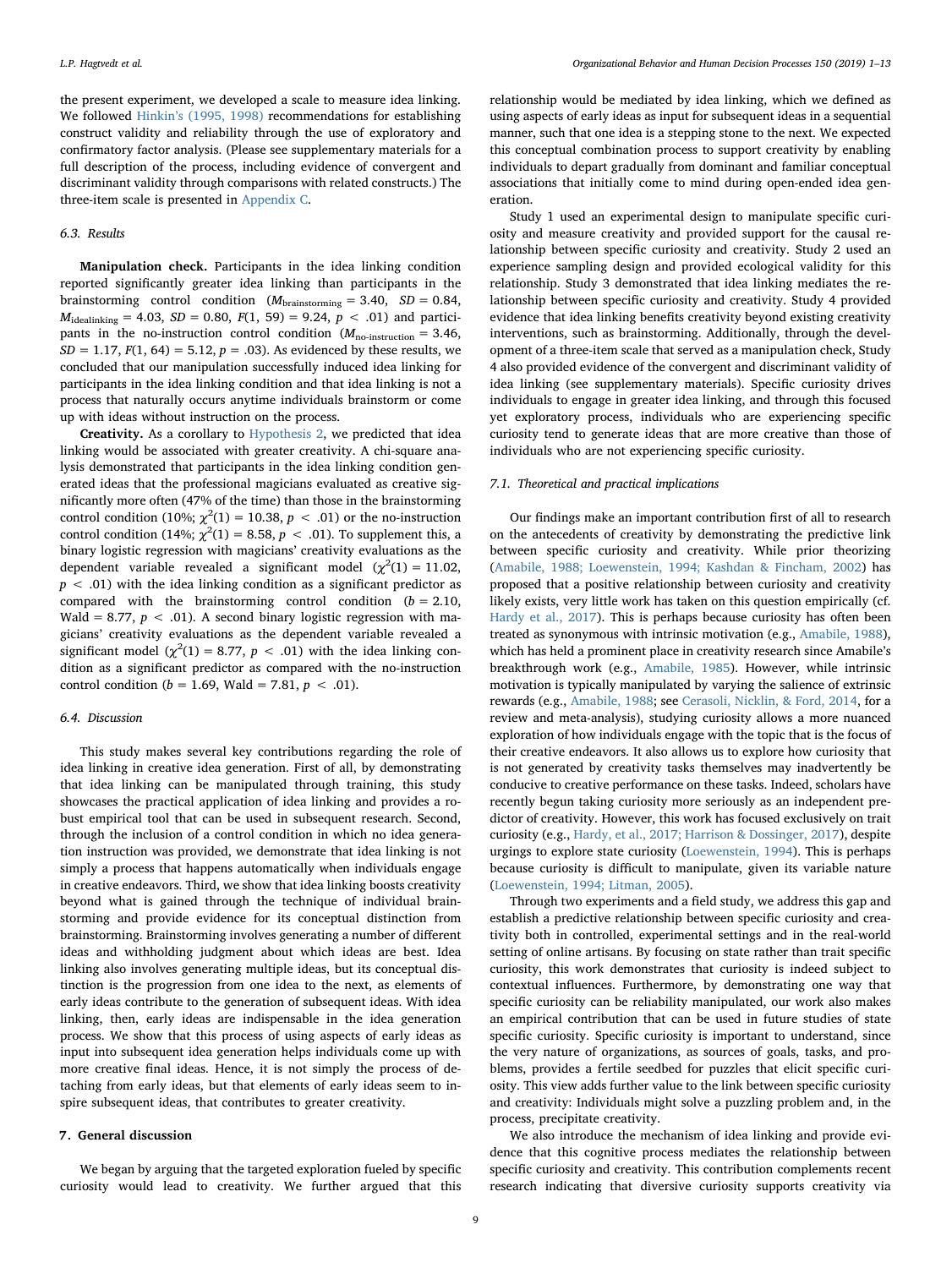information seeking [\(Hardy et al., 2017\)](#page-11-2) by demonstrating that specific curiosity plays a critical role in the internal exploration that takes place during creative efforts. The present research suggests that experiencing specific curiosity motivates individuals to make a unique cognitive investment in idea generation, which manifests in greater idea linking. We provide evidence that idea linking benefits creative performance beyond the existing creativity intervention of brainstorming and that idea linking is not a process that happens automatically when people engage in creative tasks. Brainstorming encourages individuals to detach from early ideas by withholding judgment as they generate a large number of ideas and eventually select one to develop further. With idea linking, early ideas are provisional, but they are indispensable to the development of subsequent ideas, because aspects of early ideas serve as input into later ideas. Individuals move from partially overlapping ideas in a sequential manner, progressing towards a final idea that may be entirely different from the starting point. Through this process of linking various conceptual elements, individuals develop provisional ideas that may address different aspects of the puzzle at hand until they develop a "final" idea with which they are satisfied. As the examples discussed in Study 3 illustrate, idea linking seems to involve playing with aspects of early ideas with a spirit of improvisation, switching out different elements and perhaps disconfirming prior links until a satisfactory idea emerges.

More broadly, we show that even without the influence of external stimuli such as informational resources ([Hardy, et al., 2017\)](#page-11-2) and feedback ([Harrison & Dossinger, 2017; Harrison & Rouse, 2014](#page-11-3)), curiosity drives processes that benefit creative performance. Specific curiosity can be a frustrating experience as individuals wrestle with the absence of the information that they desire ([Loewenstein, 1994; Litman,](#page-11-8) [2005\)](#page-11-8). However, when this frustration is directed towards a creative idea generation task, it seems to benefit creativity by driving individuals to experiment with the conceptual elements of their early ideas, turning a frustrating experience into a generative one. In other words, idea linking may enable individuals to funnel the dissatisfaction elicited by "unfilled" information gaps into a productive process with a creative outcome. Idea linking enables individuals to reap the benefits of the focused exploration catalyzed by specific curiosity, perhaps paradoxically, by simultaneously retaining aspects of earlier ideas while moving away from the starting point. As such, idea linking may be one manifestation of [Amabile and Pratt](#page-10-10)'s (2016) speculation that subsequent ideas, even in a single creative episode, can build from one another. While specific curiosity may be seen as distracting, we show that it can provide positive outcomes in the form of enhanced creative performance.

# 7.2. Limitations and future directions

As with any project, the current research has limitations, some of which open avenues for further research on idea linking and the connection between curiosity and creativity. First, in Study 3, the measurement of idea linking relied on participants' descriptions of how they came up with their ideas, and in Study 4, we used an idea linking scale as a manipulation check. Both of these methods are contingent upon the extent to which participants could accurately recall their idea generation process. While these methods have the advantage of not impinging on idea generation as it unfolds, future research could rely on in-themoment recordings of the idea development process. Second, idea linking focuses on conscious thought processes; future research could examine whether specific curiosity influences nonconscious cognitive processes during creative endeavors as well. Researchers should also examine idea linking in naturalistic settings, which may reveal contextual factors that inform this process in important ways. For instance, environmental cues such as aspects of the physical environment or interpersonal interactions may serve as additional input into the idea linking process or may become a distraction, perhaps quelling idea linking even when specific curiosity is high.

Additionally, we did not explicitly control for the entire range of concepts that are conceptually similar to specific curiosity, such as intrinsic motivation. However, this concern is somewhat assuaged for a few reasons, beginning with the methodological decisions already mentioned. In Study 1 and 3, we measured and controlled for interest in magic, and because interest is a central feature of intrinsic motivation, controlling for this variable in our analyses demonstrates that intrinsic motivation does not account for our findings regarding specific curiosity as a driver of creativity. While future research on specific curiosity should control for intrinsic motivation more directly, this research contributes to our understanding of antecedents to creativity by providing empirical evidence that curiosity and intrinsic motivation are not one and the same. While a great deal of research has shown that intrinsic motivation drives creativity by supporting cognitive flexibility, positive affect, persistence, and risk taking [\(Shalley, Zhou, & Oldham,](#page-11-36) [2004\)](#page-11-36), the present research indicates that specific curiosity drives individuals to engage in the cognitive process of idea linking, which is one mechanism for the conceptual combination that underpins creative idea generation. Of course, much work remains to be done to unpack the relationship between specific curiosity and creativity, such as whether it influences creativity through additional cognitive or affective mechanisms.

On a conceptual level, because of its more focused and targeted nature, specific curiosity often shares a level of bandwidth with creativity that makes it a theoretically relevant construct for studying creativity. Indeed, most process models of creativity begin with problem formation or problem finding [\(Amabile, 1988; Lubart, 2001\)](#page-10-7). Creativity in context is not about coming up with ideas for anything but about generating potential solutions for a specific problem. Similarly, specific curiosity drives the exploration of information in relation to a specific problem. As such, the constructs are related by their theoretical breadth, which is in this case more narrow [\(Judge & Kammeyer-](#page-11-37)[Mueller, 2012\)](#page-11-37). Because we have examined states of specific curiosity that are primed experimentally, our findings are less likely to be explained by the simultaneous activation of other psychological states. Additionally, the use of randomized experiments and measuring curiosity that naturally fluctuates within individuals during the course of a day's work reduce the likelihood that stable individual differences (e.g., openness to experience) explain the demonstrated relationships.

We see several additional opportunities for future research to extend and advance our examination of specific curiosity, idea linking, and creativity. Like other processes of conceptual combination, idea linking is likely influenced by variables that support creative idea generation, such as associative hierarchy [\(Mednick, 1958, 1962\)](#page-11-38) and divergent thinking ([Guilford, 1968, 1982\)](#page-11-39). For example, future research might manipulate the "steepness" of associative hierarchy structures (e.g., [Gino & Ariely, 2012; Gino & Wiltermuth, 2014\)](#page-11-20) to examine whether the ease with which individuals can make associations between seemingly different concepts influences idea linking. Further, since divergent thinking is concerned with both idea fluency (the number of ideas that are generated) and flexibility (how different the ideas are from one another), future research might explore how divergent thinking influences the diversity of ideas that are considered during idea linking, and by extension whether the diversity of early ideas influences the creativity of final ideas.

Additionally, while the present research examines idea linking during the idea generation stage of the creative process, idea linking may also support the developments that take place during other stages of the creative process, such as idea elaboration. Idea elaboration typically refers to the final phase of the creative process and involves the practical pursuit of the creative idea, including conducting validation checks ([Amabile, 1988](#page-10-7)) and amassing the resources needed to refine the idea and prepare it for implementation ([Staw, 1990; Mainemelis, 2010;](#page-11-40) [Csikszentmihalyi, 1997](#page-11-40)). As such, idea elaboration "usually requires much more than cognitive resources" [\(Mainemelis, 2010, p. 561](#page-11-41)). While the present research examines idea linking during the idea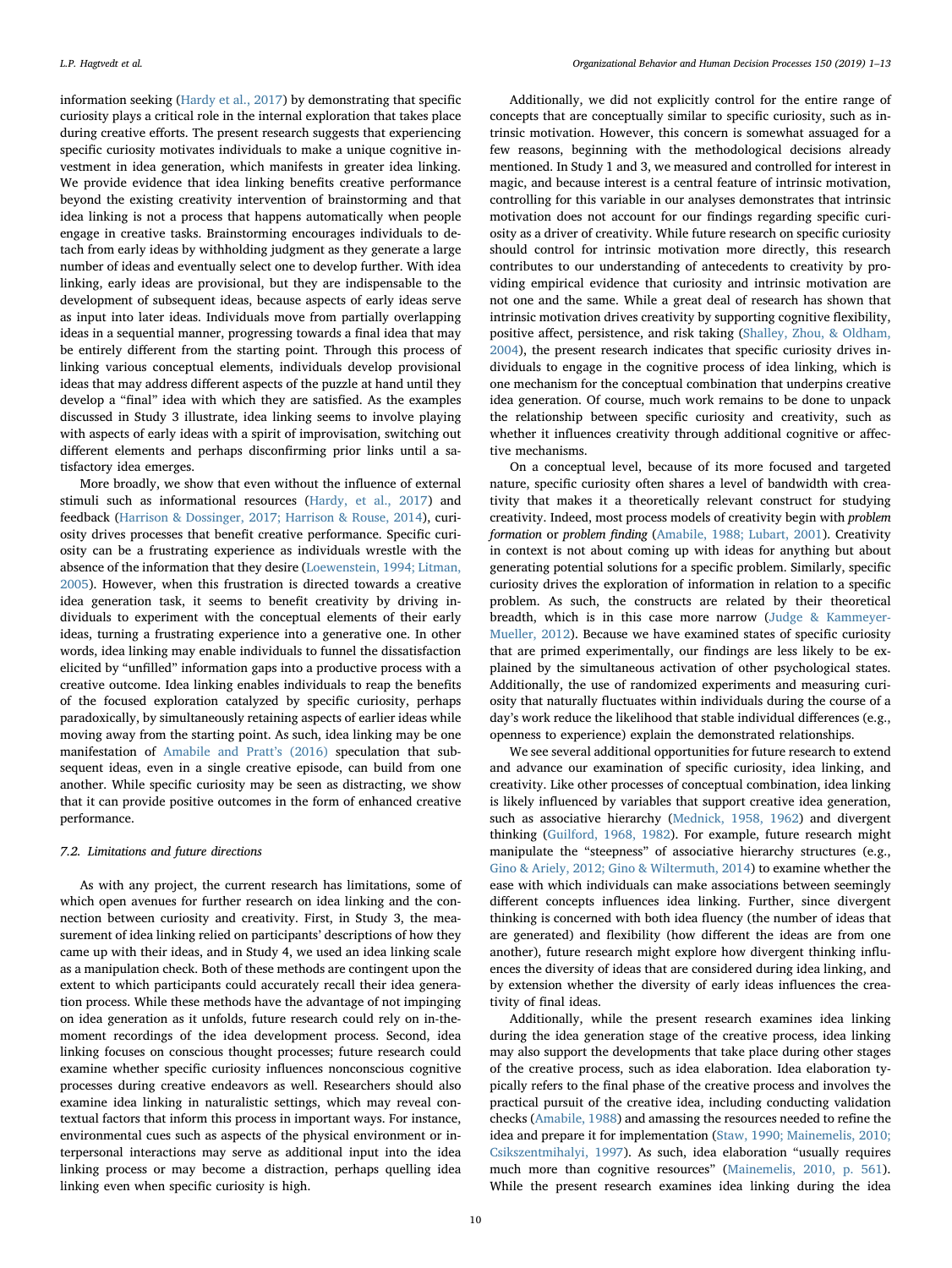generation stage, prior to this translation from the mind to the medium in which the idea will be implemented [\(Csikszentmihalyi, 1997;](#page-11-42) [Mainemelis, 2010\)](#page-11-42), idea linking may also support the process of refining and validating ideas, as individuals "test" their ideas against the task criteria and make appropriate changes [\(Amabile, 1988\)](#page-10-7).

Another direction for future research concerns the temporal nature of curiosity episodes. While our experimental studies examine the effects of a specific curiosity episode on idea generation that immediately follows, our field study of online artisans found a relationship between individuals' daily specific curiosity and next-day creativity, which suggests that state specific curiosity is not necessarily fleeting. Future research should investigate whether and how the length and intensity of specific curiosity episodes influence subsequent creative efforts.

Finally, future research might examine whether there is a feedback loop between episodes of specific curiosity and creativity. If specific curiosity benefits the creative process, as we have shown, it may be that the enhanced creativity brought about by specific curiosity in turn makes individuals more curious, which then feeds back into future cycles through the creative process. That is, the creative process itself may engender specific curiosity by raising new questions about novel associations, creating a positive spiral of specific curiosity and creativity.

#### Appendix A

Vanishing Elephant Specific Curiosity Manipulation [Control description is in brackets]

Houdini announced: "The animal is gone!" [.]

Magicians often rely on mirrors, trap doors, and hidden wires. However [no "however" for control], The Vanishing Elephant, one of Harry Houdini's most mysterious [standard] tricks, was truly unique [relied on these methods]. For more than 90 years, long after his death, the secret by which Houdini made an elephant disappear remained a puzzle that even other magicians could not to solve. [Observant audience members could see that the elephant was simply hidden behind a drape in the box.]

It began in 1918. Harry Houdini walked across the stage. A crowd of over 5000 had gathered to watch him perform, what, at the time, was considered the world's most incredible illusion [a common illusion].

"Ladies and gentlemen," Houdini cried. To the audience's alarm [as the audience sat calmly], a full-grown Asian elephant came into view.

The elephant raised her trunk in greeting to the wide-eyed crowd [indifferent crowd], before being led into a huge, brightly colored box on wheels. The doors were closed behind her. There was a dramatic [the usual] drum roll. Then, the stage hands flung open the doors at both ends of the box to reveal that it was now completely empty [but some of the audience members could see where the elephant was hiding].

Imagine that you were in the audience. In the space below, describe how would you feel watching this trick.

How do you think Houdini did it?

Manipulation: "Please wait approximately 5 s while the survey program compares your answer to the correct one. The survey will automatically advance when ready."

Experimental: "You are close, but not completely right." Control: "Yes, you figured it out."

# Appendix B

Idea Linking Manipulation

Idea Linking Condition:

One way to come up with new ideas involves moving from one idea to another before settling on a final idea, using one idea as a springboard to the next, rather than stopping at the first viable solution that comes to mind.

As an example of idea linking, magicians often come up with new

ideas by starting with one concept and then using that idea as a stepping stone to a new idea. Magicians familiar with Houdini's Vanishing Elephant trick might start by thinking about an elephant disappearing. Then building on the idea of jungle animals, they might come up with cutting a tiger in half. That might lead to considering even more rare animals, like doing a trick with animals that are extinct: doing a card trick with a dinosaur. Thinking of dinosaurs, they might think of dinosaur bones, and finally decide to make a set of dinosaur bones float. Each idea provides a starting point for the next, so that the final idea is now something completely different than the starting idea.

Brainstorming Condition:

One way to come up with new ideas is by brainstorming, or generating a large number of different ideas by saying whatever comes to mind and avoiding criticizing or evaluating the ideas, and then picking one.

As an example of brainstorming, magicians familiar with Houdini's Vanishing Elephant trick might start by listing as many different ideas as they can think of without worrying about whether the idea is feasible. Magicians might generate a list that includes cutting a tiger in half, doing a card trick with a dinosaur, or making a set of bones float. Each idea might be the best idea, so generating as many ideas as possible gives magicians the best chance of finding an idea that is something completely different from the starting idea.

## Appendix C

#### Idea Linking Scale

- 1. I develop early ideas knowing that I'll use them mainly as a stepping stone to a final idea.
- 2. I use one idea as a springboard to the next.
- 3. Initial ideas often point me towards additional possibilities.

## Appendix D. Supplementary material

Supplementary data to this article can be found online at [https://](https://doi.org/10.1016/j.obhdp.2018.10.007) [doi.org/10.1016/j.obhdp.2018.10.007.](https://doi.org/10.1016/j.obhdp.2018.10.007)

## References

<span id="page-10-6"></span>Amabile, T. M. (1982). Social psychology of creativity: A consensual assessment technique. Journal of Personality and Social Psychology, 43(5), 997–1013. [https://doi.org/](https://doi.org/10.1037/0022-3514.43.5.997) [10.1037/0022-3514.43.5.997.](https://doi.org/10.1037/0022-3514.43.5.997)

<span id="page-10-1"></span>[Amabile, T. M. \(1983\). The social psychology of creativity: A componential con](http://refhub.elsevier.com/S0749-5978(17)30055-9/h0010)ceptualization. [Journal of Personality and Social Psychology, 45](http://refhub.elsevier.com/S0749-5978(17)30055-9/h0010)(2), 357–376.

<span id="page-10-9"></span>[Amabile, T. M. \(1985\). Motivation and creativity: E](http://refhub.elsevier.com/S0749-5978(17)30055-9/h0015)ffects of motivational orientation on creative writers. [Journal of Personality and Social Psychology, 48](http://refhub.elsevier.com/S0749-5978(17)30055-9/h0015)(2), 393–399.

- <span id="page-10-7"></span>[Amabile, T. M. \(1988\). A model of creativity and innovation in organizations. In B. M.](http://refhub.elsevier.com/S0749-5978(17)30055-9/h0020) Staw, & L. L. Cummings (Vol. Eds.), [Research in organizational behavior: Vol. 10](http://refhub.elsevier.com/S0749-5978(17)30055-9/h0020), (pp. 123–[167\). Greenwich, CT: JAI](http://refhub.elsevier.com/S0749-5978(17)30055-9/h0020).
- <span id="page-10-0"></span>[Amabile, T. M. \(1997\). Motivating creativity in organizations: On doing what you love](http://refhub.elsevier.com/S0749-5978(17)30055-9/h0025) and loving what you do. [California Management Review, 40](http://refhub.elsevier.com/S0749-5978(17)30055-9/h0025)(1), 39–58.
- <span id="page-10-8"></span>[Amabile, T. M., Barsade, S. G., Mueller, J. S., & Staw, B. M. \(2005\). A](http://refhub.elsevier.com/S0749-5978(17)30055-9/h0030)ffect and creativity at work. [Administrative Science Quarterly, 50](http://refhub.elsevier.com/S0749-5978(17)30055-9/h0030)(3), 367–403.
- Amabile, T. M., Conti, R., Coon, H., Lazenby, J., & Herron, M. (1996). Assessing the work environment for creativity. Academy of Management Journal, 39(5), 1154–1184. [https://doi.org/10.2307/256995.](https://doi.org/10.2307/256995)
- <span id="page-10-10"></span>[Amabile, T. M., & Pratt, M. G. \(2016\). The dynamic componential model of creativity and](http://refhub.elsevier.com/S0749-5978(17)30055-9/h0040) [innovation in organizations: Making progress, making meaning.](http://refhub.elsevier.com/S0749-5978(17)30055-9/h0040) Research in [Organizational Behavior, 36](http://refhub.elsevier.com/S0749-5978(17)30055-9/h0040), 157–183.
- <span id="page-10-5"></span>[Arnone, M. P., & Grabowsky, B. L. \(1992\). E](http://refhub.elsevier.com/S0749-5978(17)30055-9/h0045)ffects on children's achievement and curiosity [of variations in learner control over an interactive video lesson.](http://refhub.elsevier.com/S0749-5978(17)30055-9/h0045) Educational [Technology Research and Development, 30](http://refhub.elsevier.com/S0749-5978(17)30055-9/h0045), 15–27.
- <span id="page-10-4"></span>Ashton, K. (2015). How to fl[y a horse: The secret history of creation, invention, and discovery.](http://refhub.elsevier.com/S0749-5978(17)30055-9/h0050) [New York: Anchor Books](http://refhub.elsevier.com/S0749-5978(17)30055-9/h0050).
- [Berg, J. M. \(2014\). The primal mark: How the beginning shapes the end in the devel](http://refhub.elsevier.com/S0749-5978(17)30055-9/h0055)opment of creative ideas. [Organizational Behavior and Human Decision Processes,](http://refhub.elsevier.com/S0749-5978(17)30055-9/h0055)  $125(1), 1-17.$  $125(1), 1-17.$  $125(1), 1-17.$
- <span id="page-10-3"></span>[Berlyne, D. E. \(1954\). A theory of human curiosity.](http://refhub.elsevier.com/S0749-5978(17)30055-9/h0060) British Journal of Psychology, 45(3), 180–[191](http://refhub.elsevier.com/S0749-5978(17)30055-9/h0060).
- <span id="page-10-2"></span>Berlyne, D. E. (1960). Confl[ict, arousal, and curiosity.](http://refhub.elsevier.com/S0749-5978(17)30055-9/h0065) New York: McGraw-Hill.
- Berlyne, D. E. (1966). Curiosity and exploration. Science, 153(3731), 25–33. [https://doi.](https://doi.org/10.1126/science.153.3731.25) [org/10.1126/science.153.3731.25](https://doi.org/10.1126/science.153.3731.25).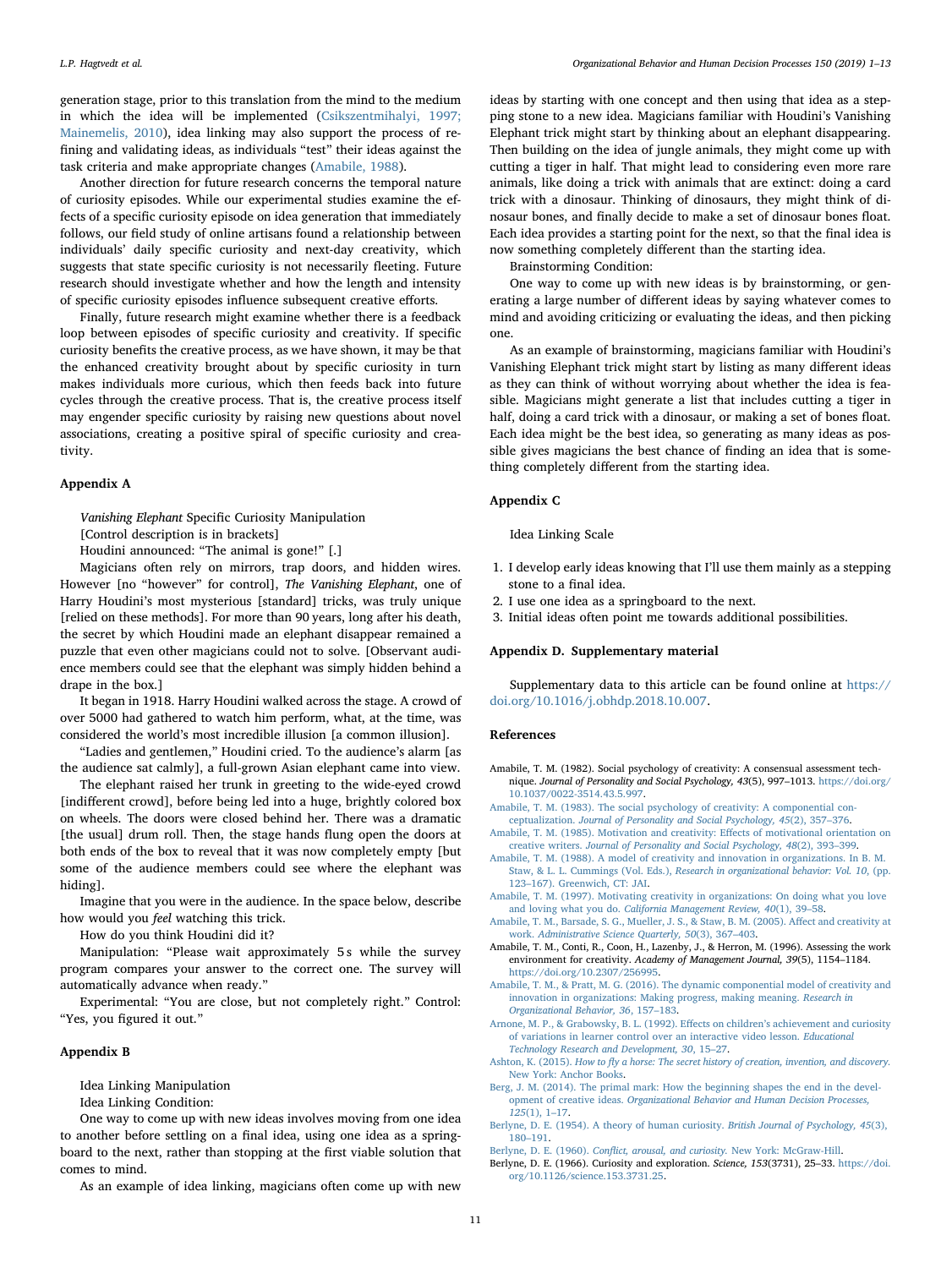<span id="page-11-17"></span>Buhrmester, M., Kwang, T., & Gosling, S. D. (2011). Amazon's Mechanical Turk a new source of inexpensive, yet high-quality, data? Perspectives on Psychological Science, 6(1), 3–5. [https://doi.org/10.1177/1745691610393980.](https://doi.org/10.1177/1745691610393980)

<span id="page-11-35"></span>[Cerasoli, C. P., Nicklin, J. M., & Ford, M. T. \(2014\). Intrinsic motivation and extrinsic](http://refhub.elsevier.com/S0749-5978(17)30055-9/h0080) [incentives jointly predict performance: A 40-year meta-analysis.](http://refhub.elsevier.com/S0749-5978(17)30055-9/h0080) Psychological [Bulletin, 140](http://refhub.elsevier.com/S0749-5978(17)30055-9/h0080)(4), 980–1008.

- <span id="page-11-16"></span>Chua, R. Y. J. (2013). The costs of ambient cultural disharmony: Indirect intercultural conflicts in social environment undermine creativity. Academy of Management Journal, 56(6), 1545–1577. [https://doi.org/10.5465/amj.2011.0971.](https://doi.org/10.5465/amj.2011.0971)
- <span id="page-11-42"></span>Csikszentmihalyi, M. (1997). [Creativity: Flow and the psychology of discovery and invention.](http://refhub.elsevier.com/S0749-5978(17)30055-9/h0090) [New York: Harper Perennial](http://refhub.elsevier.com/S0749-5978(17)30055-9/h0090).
- <span id="page-11-4"></span>[De Dreu, C. K., Giacomantonio, M., Shalvi, S., & Sligte, D. \(2009\). Getting stuck or](http://refhub.elsevier.com/S0749-5978(17)30055-9/h0095) stepping back: Eff[ects of obstacles and construal level in the negotiation of creative](http://refhub.elsevier.com/S0749-5978(17)30055-9/h0095) solutions. [Journal of Experimental Social Psychology, 45](http://refhub.elsevier.com/S0749-5978(17)30055-9/h0095)(3), 542–548.

<span id="page-11-23"></span>Deci, E. L. (1975). Intrinsic motivation. [New York: Plenum Press.](http://refhub.elsevier.com/S0749-5978(17)30055-9/h0100)

Deci, E. L., & Ryan, R. M. (1985). [Intrinsic motivation and self-determination in human be](http://refhub.elsevier.com/S0749-5978(17)30055-9/h0105)havior. [New York: Plenum Press](http://refhub.elsevier.com/S0749-5978(17)30055-9/h0105).

[Diehl, M., & Stroebe, W. \(1987\). Productivity loss in brainstorming groups: Toward the](http://refhub.elsevier.com/S0749-5978(17)30055-9/h0110) solution of a riddle. [Journal of Personality and Social Psychology, 53](http://refhub.elsevier.com/S0749-5978(17)30055-9/h0110)(3), 497

<span id="page-11-21"></span>Duncker, K. (1945). On problem-solving. Psychological Monographs, 58(5), i–113. [https://](https://doi.org/10.1037/h0093599) [doi.org/10.1037/h0093599](https://doi.org/10.1037/h0093599).

Feldman, M. S., & March, J. G. (1981). Information in organizations as signal and symbol. Administrative Science Quarterly, 26(2), 171–186. <https://doi.org/10.2307/2392467>.

<span id="page-11-15"></span>[Finke, R. A., Ward, T. B., & Smith, S. M. \(1992\).](http://refhub.elsevier.com/S0749-5978(17)30055-9/h0125) Creative cognition: Theory, research, and applications. [Cambridge, MA: MIT Press.](http://refhub.elsevier.com/S0749-5978(17)30055-9/h0125)

[Galinsky, A. D., Magee, J. C., Gruenfeld, D. H., Whitson, J. A., & Liljenquist, K. A. \(2008\).](http://refhub.elsevier.com/S0749-5978(17)30055-9/h0130) [Power reduces the press of the situation: Implications for creativity, conformity, and](http://refhub.elsevier.com/S0749-5978(17)30055-9/h0130) dissonance. [Journal of Personality and Social Psychology, 95](http://refhub.elsevier.com/S0749-5978(17)30055-9/h0130)(6), 1450–1466.

<span id="page-11-11"></span>Getzels, J. W. (1975). Problem-fi[nding and the inventiveness of solutions.](http://refhub.elsevier.com/S0749-5978(17)30055-9/h0135) The Journal of [Creative Behavior, 9](http://refhub.elsevier.com/S0749-5978(17)30055-9/h0135)(1), 12–18.

<span id="page-11-22"></span>Gilhooly, K. J., Fioratou, E., Anthony, S. H., & Wynn, V. (2007). Divergent thinking: Strategies and executive involvement in generating novel uses for familiar objects. British Journal of Psychology, 98(4), 611–625. [https://doi.org/10.1111/j.2044-8295.](https://doi.org/10.1111/j.2044-8295.2007.tb00467.x) [2007.tb00467.x](https://doi.org/10.1111/j.2044-8295.2007.tb00467.x).

<span id="page-11-20"></span>Gino, F., & Ariely, D. (2012). The dark side of creativity: Original thinkers can be more dishonest. Journal of Personality and Social Psychology, 102(3), 445-459. [https://doi.](https://doi.org/10.1037/a0026406) [org/10.1037/a0026406.](https://doi.org/10.1037/a0026406)

<span id="page-11-31"></span>Gino, F., & Wiltermuth, S. S. (2014). Evil genius? How dishonesty can lead to greater creativity. Psychological Science, 25(4), 973–981. [https://doi.org/10.1177/](https://doi.org/10.1177/0956797614520714) [0956797614520714.](https://doi.org/10.1177/0956797614520714)

Grant, A. M., & Berry, J. W. (2011). The necessity of others is the mother of invention. Academy of Management Journal, 54(1), 73–96. [https://doi.org/10.5465/AMJ.2011.](https://doi.org/10.5465/AMJ.2011.59215085) [59215085](https://doi.org/10.5465/AMJ.2011.59215085).

- Grossnickle, E. M. (2016). Disentangling curiosity: Dimensionality, definitions, and distinctions from interest in educational contexts. Educational Psychology Review, 28(1), 23–60. [https://doi.org/10.1007/s10648-014-9294-y.](https://doi.org/10.1007/s10648-014-9294-y)
- <span id="page-11-39"></span>Guilford, J. P. (1968). [Intelligence, creativity, and their educational implications.](http://refhub.elsevier.com/S0749-5978(17)30055-9/h0165) New York: [Knapp.](http://refhub.elsevier.com/S0749-5978(17)30055-9/h0165)

Guilford, J. P. (1982). Cognitive psychology's ambiguities: Some suggested remedies. Psychological Review, 89(1), 48–59. <https://doi.org/10.1037/0033-295X.89.1.48>.

<span id="page-11-2"></span>[Hardy, J. H., Ness, A. M., & Mecca, J. \(2017\). Outside the box: Epistemic curiosity as a](http://refhub.elsevier.com/S0749-5978(17)30055-9/h0175) [predictor of creative problem solving and creative performance.](http://refhub.elsevier.com/S0749-5978(17)30055-9/h0175) Personality and [Individual Di](http://refhub.elsevier.com/S0749-5978(17)30055-9/h0175)fferences, 104, 230–237.

<span id="page-11-1"></span>[Harrison, S. H. \(2016\). Fueling, curating, connecting and fascinating: Why and how](http://refhub.elsevier.com/S0749-5978(17)30055-9/h0180) [creativity provokes curiosity. In M.](http://refhub.elsevier.com/S0749-5978(17)30055-9/h0180) Škerlavaj, M. Černe, & A. Dysvik (Eds.). [Capitalizing on creativity at work: Fostering the implementation of creative ideas in or](http://refhub.elsevier.com/S0749-5978(17)30055-9/h0180)ganizations (pp. 76–[85\). Cheltenham, UK: Edward Elgar Publishing Limited](http://refhub.elsevier.com/S0749-5978(17)30055-9/h0180).

<span id="page-11-6"></span>[Harrison, S. H. \(2011\). Organizing the cat? Generative aspects of curiosity in organiza](http://refhub.elsevier.com/S0749-5978(17)30055-9/h0185)[tional life. In K. S. Cameron, & G. M. Spreitzer \(Eds.\).](http://refhub.elsevier.com/S0749-5978(17)30055-9/h0185) The Oxford handbook of positive organizational scholarship (pp. 110–[124\). \(1st ed.\). Oxford: Oxford University Press](http://refhub.elsevier.com/S0749-5978(17)30055-9/h0185).

<span id="page-11-3"></span>Harrison, S. H., & Dossinger, K. (2017). Pliable guidance: A multilevel model of curiosity, feedback seeking, and feedback giving in creative work. Academy of Management Journal, 60(6), 2051–2072. [https://doi.org/10.5465/amj.2015.0247.](https://doi.org/10.5465/amj.2015.0247)

[Harrison, S. H., & Rouse, E. D. \(2014\). Let's dance! Elastic coordination in creative group](http://refhub.elsevier.com/S0749-5978(17)30055-9/h0195) [work: A qualitative study of modern dancers.](http://refhub.elsevier.com/S0749-5978(17)30055-9/h0195) Academy of Management Journal, 57(5), 1256–[1283](http://refhub.elsevier.com/S0749-5978(17)30055-9/h0195).

[Harrison, S. H., Sluss, D. M., & Ashforth, B. E. \(2011\). Curiosity adapted the cat: The role](http://refhub.elsevier.com/S0749-5978(17)30055-9/h0200) of [trait curiosity in newcomer adaptation.](http://refhub.elsevier.com/S0749-5978(17)30055-9/h0200) Journal of Applied Psychology, 96(1), 211–[220](http://refhub.elsevier.com/S0749-5978(17)30055-9/h0200).

<span id="page-11-5"></span>Harvey, M., Novicevic, M., Leonard, N., & Payne, D. (2007). The role of curiosity in global managers' decision-making. Journal of Leadership & Organizational Studies, 13(3), 43–58. [https://doi.org/10.1177/10717919070130030401.](https://doi.org/10.1177/10717919070130030401)

<span id="page-11-29"></span>Hayes, A. F. (2017). [Introduction to mediation, moderation, and conditional process analysis:](http://refhub.elsevier.com/S0749-5978(17)30055-9/h0210) A regression-based approach. [New York: Guilford Publications](http://refhub.elsevier.com/S0749-5978(17)30055-9/h0210).

<span id="page-11-34"></span>[Hinkin, T. R. \(1995\). A review of scale development practices in the study of organiza](http://refhub.elsevier.com/S0749-5978(17)30055-9/h0215)tions. [Journal of Management, 21](http://refhub.elsevier.com/S0749-5978(17)30055-9/h0215)(5), 967–988.

[Hinkin, T. R. \(1998\). A brief tutorial on the development of measures for use in survey](http://refhub.elsevier.com/S0749-5978(17)30055-9/h0220) questionnaires. [Organizational Research Methods, 1](http://refhub.elsevier.com/S0749-5978(17)30055-9/h0220)(1), 104–121.

<span id="page-11-37"></span>Judge, T. A., & Kammeyer-Mueller, J. D. (2012). Job attitudes. Annual Review of Psychology, 63(1), 341–367. [https://doi.org/10.1146/annurev-psych-120710-](https://doi.org/10.1146/annurev-psych-120710-100511) [100511](https://doi.org/10.1146/annurev-psych-120710-100511).

<span id="page-11-24"></span>Judge, T. A., Scott, B. A., & Ilies, R. (2006). Hostility, job attitudes, and workplace deviance: Test of a multilevel model. Journal of Applied Psychology, 91(1), 126–138. [https://doi.org/10.1037/0021-9010.91.1.126.](https://doi.org/10.1037/0021-9010.91.1.126)

Kashdan, T. B., & Fincham, F. D. (2002). Facilitating creativity by regulating curiosity. Comment. American Psychologist, 57, 373–374. [https://doi.org/10.1037//0003-](https://doi.org/10.1037//0003-066X.57.5.373) [066X.57.5.373](https://doi.org/10.1037//0003-066X.57.5.373).

<span id="page-11-0"></span>[Kashdan, T. B., & Silvia, P. J. \(2009\). Curiosity and interest: The bene](http://refhub.elsevier.com/S0749-5978(17)30055-9/h0240)fits of thriving on [novelty and challenge. In S. J. Lopez, & C. R. Snyder \(Eds.\).](http://refhub.elsevier.com/S0749-5978(17)30055-9/h0240) The Oxford handbook of positive psychology (pp. 367–[374\). \(2nd ed.\). Oxford: Oxford University Press.](http://refhub.elsevier.com/S0749-5978(17)30055-9/h0240)

- <span id="page-11-32"></span>[Kerr, N. L., & Tindale, R. S. \(2004\). Group performance and decision making.](http://refhub.elsevier.com/S0749-5978(17)30055-9/h0245) Annual [Review of Psychology, 55](http://refhub.elsevier.com/S0749-5978(17)30055-9/h0245), 623–655.
- [Litman, J. A. \(2005\). Curiosity and the pleasures of learning: Wanting and liking new](http://refhub.elsevier.com/S0749-5978(17)30055-9/h0250) information. [Cognition and Emotion, 19](http://refhub.elsevier.com/S0749-5978(17)30055-9/h0250)(6), 793–814.
- <span id="page-11-25"></span>Litman, J. A. (2008). Interest and deprivation factors of epistemic curiosity. Personality and Individual Differences, 44(7), 1585–1595. [https://doi.org/10.1016/j.paid.2008.](https://doi.org/10.1016/j.paid.2008.01.014)
- [01.014](https://doi.org/10.1016/j.paid.2008.01.014). Litman, J. A., Hutchins, T. L., & Russon, R. K. (2005). Epistemic curiosity, feeling-ofknowing, and exploratory behaviour. Cognition & Emotion, 19(4), 559–582. [https://](https://doi.org/10.1080/02699930441000427) [doi.org/10.1080/02699930441000427](https://doi.org/10.1080/02699930441000427).

<span id="page-11-7"></span>Litman, J. A., & Jimerson, T. L. (2004). The measurement of curiosity as a feeling of deprivation. Journal of Personality Assessment, 82(2), 147-157. [https://doi.org/10.](https://doi.org/10.1207/s15327752jpa8202) [1207/s15327752jpa8202](https://doi.org/10.1207/s15327752jpa8202).

<span id="page-11-18"></span>Litman, J. A., & Spielberger, C. D. (2003). Measuring epistemic curiosity and its diversive and specific components. Journal of Personality Assessment, 80(1), 75–86. [https://doi.](https://doi.org/10.1207/S15327752JPA8001_16) [org/10.1207/S15327752JPA8001\\_16](https://doi.org/10.1207/S15327752JPA8001_16).

<span id="page-11-8"></span>Loewenstein, G. (1994). The psychology of curiosity: A review and reinterpretation. Psychological Bulletin, 116(1), 75–98. <https://doi.org/10.1037/0033-2909.116.1.75>.

[Lubart, T. I. \(2001\). Models of the creative process: Past, present and future.](http://refhub.elsevier.com/S0749-5978(17)30055-9/h0280) Creativity [Research Journal, 13](http://refhub.elsevier.com/S0749-5978(17)30055-9/h0280)(3–4), 295–308.

Maddux, W. W., & Galinsky, A. D. (2009). Cultural borders and mental barriers: The relationship between living abroad and creativity. Journal of Personality and Social Psychology, 96(5), 1047–1061. <https://doi.org/10.1037/a0014861>.

<span id="page-11-41"></span>Mainemelis, C. (2010). Stealing fi[re: Creative deviance in the evolution of new ideas.](http://refhub.elsevier.com/S0749-5978(17)30055-9/h0290) [Academy of Management Review, 35](http://refhub.elsevier.com/S0749-5978(17)30055-9/h0290)(4), 558–578.

<span id="page-11-9"></span>[Martindale, C. \(2001\). Oscillations and analogies: Thomas Young, MD, FRS, genius.](http://refhub.elsevier.com/S0749-5978(17)30055-9/h0295) [American Psychologist, 56](http://refhub.elsevier.com/S0749-5978(17)30055-9/h0295)(4), 342–345.

Martindale, C., & Greenough, J. (1973). The differential effect of increased arousal on creative and intellectual performance. Journal of Genetic Psychology, 123(2), 329–335. [https://doi.org/10.1080/00221325.1973.10532692.](https://doi.org/10.1080/00221325.1973.10532692)

<span id="page-11-38"></span><span id="page-11-13"></span>McCullough, D. (2016). The Wright Brothers. [New York: Simon & Schuster.](http://refhub.elsevier.com/S0749-5978(17)30055-9/h0305) Mednick, S. A. (1958). [An orientation to research in creativity \(res. memo. no. 2\).](http://refhub.elsevier.com/S0749-5978(17)30055-9/h0310) Berkeley,

[Calif.: University of California, Institute of Personality Assessment and Research.](http://refhub.elsevier.com/S0749-5978(17)30055-9/h0310) [Mednick, S. A. \(1962\). The associative basis of the creative process.](http://refhub.elsevier.com/S0749-5978(17)30055-9/h0315) Psychological Review,

<span id="page-11-19"></span>69[\(30\), 220](http://refhub.elsevier.com/S0749-5978(17)30055-9/h0315)–232. Moore, V. (2007, July). The Yorkshire man who taught Houdini to make an elephant

disappear. Daily Mail. Retrieved from [http://www.dailymail.co.uk/news/article-](http://www.dailymail.co.uk/news/article-471954/The-Yorkshire-man-taught-Houdini-make-elephant-disappear.html)[471954/The-Yorkshire-man-taught-Houdini-make-elephant-disappear.html](http://www.dailymail.co.uk/news/article-471954/The-Yorkshire-man-taught-Houdini-make-elephant-disappear.html).

[Mullen, B., Johnson, C., & Salas, E. \(1991\). Productivity loss in brainstorming groups: A](http://refhub.elsevier.com/S0749-5978(17)30055-9/h0325) meta-analytic integration. [Basic and Applied Social Psychology, 12](http://refhub.elsevier.com/S0749-5978(17)30055-9/h0325)(1), 3–23.

- Nusbaum, E. C., & Silvia, P. J. (2011). Are intelligence and creativity really so different?. Fluid intelligence, executive processes, and strategy use in divergent thinking. Intelligence, 39(1), 36–45. [https://doi.org/10.1016/j.intell.2010.11.002.](https://doi.org/10.1016/j.intell.2010.11.002)
- Oldham, G. R., & Cummings, A. (1996). Employee creativity: Personal and contextual factors at work. Academy of Management Journal, 39(3), 607–634. [https://doi.org/10.](https://doi.org/10.2307/256657) [2307/256657.](https://doi.org/10.2307/256657)

[Paolacci, G., Chandler, J., & Ipeirotis, P. \(2010\). Running experiments on Amazon](http://refhub.elsevier.com/S0749-5978(17)30055-9/h0340) Mechanical Turk. [Judgment and Decision Making, 5](http://refhub.elsevier.com/S0749-5978(17)30055-9/h0340)(5), 411–419.

- <span id="page-11-14"></span>[Paulus, P. B. \(1999\). Group creativity. In M. A. Runco, & S. R. Pritzker \(Eds.\).](http://refhub.elsevier.com/S0749-5978(17)30055-9/h0345) Encyclopedia of creativity (pp. 779–[784\). San Diego, CA: Academic Press.](http://refhub.elsevier.com/S0749-5978(17)30055-9/h0345)
- <span id="page-11-33"></span>[Paulus, P. B., Kohn, N. W., & Arditti, L. E. \(2011\). E](http://refhub.elsevier.com/S0749-5978(17)30055-9/h0350)ffects of quantity and quality instructions on brainstorming. [The Journal of Creative Behavior, 45](http://refhub.elsevier.com/S0749-5978(17)30055-9/h0350)(1), 38–46.

<span id="page-11-26"></span>[Pennebaker, J. W., Chung, C. K., Ireland, M., Gonzales, A., & Booth, R. J. \(2007\).](http://refhub.elsevier.com/S0749-5978(17)30055-9/h0355) The [development and psychometric properties of LIWC2007.](http://refhub.elsevier.com/S0749-5978(17)30055-9/h0355) Austin, TX: Software Manual.

<span id="page-11-27"></span>Podsakoff[, P. M., MacKenzie, S. B., Lee, J.-Y., & Podsako](http://refhub.elsevier.com/S0749-5978(17)30055-9/h0360)ff, N. P. (2003). Common method [biases in behavioral research: A critical review of the literature and recommended](http://refhub.elsevier.com/S0749-5978(17)30055-9/h0360) remedies. [Journal of Applied Psychology, 88](http://refhub.elsevier.com/S0749-5978(17)30055-9/h0360)(5), 879–903.

<span id="page-11-12"></span>[Schwarz, N., Bless, H., Strack, F., Klumpp, G., Rittenauer-Schatka, H., & Simons, A.](http://refhub.elsevier.com/S0749-5978(17)30055-9/h0365) [\(1991\). Ease of retrieval as information: Another look at the availability heuristic.](http://refhub.elsevier.com/S0749-5978(17)30055-9/h0365) [Journal of Personality and Social Psychology, 61](http://refhub.elsevier.com/S0749-5978(17)30055-9/h0365)(2), 195–202.

Schweizer, T. S. (2006). The psychology of novelty-seeking, creativity and innovation: Neurocognitive aspects within a work-psychological perspective. Creativity and Innovation Management, 15(2), 164–172. [https://doi.org/10.1111/j.1467-8691.2006.](https://doi.org/10.1111/j.1467-8691.2006.00383.x) [00383.x.](https://doi.org/10.1111/j.1467-8691.2006.00383.x)

[Scott, G. M., Lonergan, D. C., & Mumford, M. D. \(2005\). Conceptual combination:](http://refhub.elsevier.com/S0749-5978(17)30055-9/h0375) [Alternative knowledge structures, alternative heuristics.](http://refhub.elsevier.com/S0749-5978(17)30055-9/h0375) Creativity Research Journal, 17[\(1\), 79](http://refhub.elsevier.com/S0749-5978(17)30055-9/h0375)–98.

<span id="page-11-36"></span>[Shalley, C. E., Zhou, J., & Oldham, G. R. \(2004\). The e](http://refhub.elsevier.com/S0749-5978(17)30055-9/h0380)ffects of personal and contextual [characteristics on creativity: Where should we go from here?](http://refhub.elsevier.com/S0749-5978(17)30055-9/h0380) Journal of Management, 30[\(6\), 933](http://refhub.elsevier.com/S0749-5978(17)30055-9/h0380)–958.

<span id="page-11-10"></span>[Simonton, D. K. \(2012\). Foresight, insight, oversight, and hindsight in scienti](http://refhub.elsevier.com/S0749-5978(17)30055-9/h0385)fic dis[covery: How sighted were Galileo's telescopic sightings?](http://refhub.elsevier.com/S0749-5978(17)30055-9/h0385) Psychology of Aesthetics, [Creativity, and the Arts, 6](http://refhub.elsevier.com/S0749-5978(17)30055-9/h0385)(3), 243–254.

<span id="page-11-30"></span>[Spencer, S. J., Zanna, M. P., & Fong, G. T. \(2005\). Establishing a causal chain: Why](http://refhub.elsevier.com/S0749-5978(17)30055-9/h0390) experiments are often more eff[ective than mediational analyses in examining psy](http://refhub.elsevier.com/S0749-5978(17)30055-9/h0390)chological processes. [Journal of Personality and Social Psychology, 89](http://refhub.elsevier.com/S0749-5978(17)30055-9/h0390)(6), 845–851.

[Spielberger, C. D., & Starr, L. M. \(1994\). Curiosity and exploratory behavior. In H. F.](http://refhub.elsevier.com/S0749-5978(17)30055-9/h0395) O'Neil, & M. Drillings (Eds.). [Motivation theory and research](http://refhub.elsevier.com/S0749-5978(17)30055-9/h0395) (pp. 221–243). Hillsdale, [NJ: Lawrence Erlbaum](http://refhub.elsevier.com/S0749-5978(17)30055-9/h0395).

<span id="page-11-40"></span><span id="page-11-28"></span>StataCorp (2015). [Stata Statistical Software: Release 14.](http://refhub.elsevier.com/S0749-5978(17)30055-9/h0400) College Station, TX: StataCorp LP. [Staw, B. M. \(1990\). An evolutionary approach to creativity and innovation. In M. West, &](http://refhub.elsevier.com/S0749-5978(17)30055-9/h0405) J. L. Farr (Eds.). [Innovation and creativity at work: Psychological and organizational](http://refhub.elsevier.com/S0749-5978(17)30055-9/h0405)